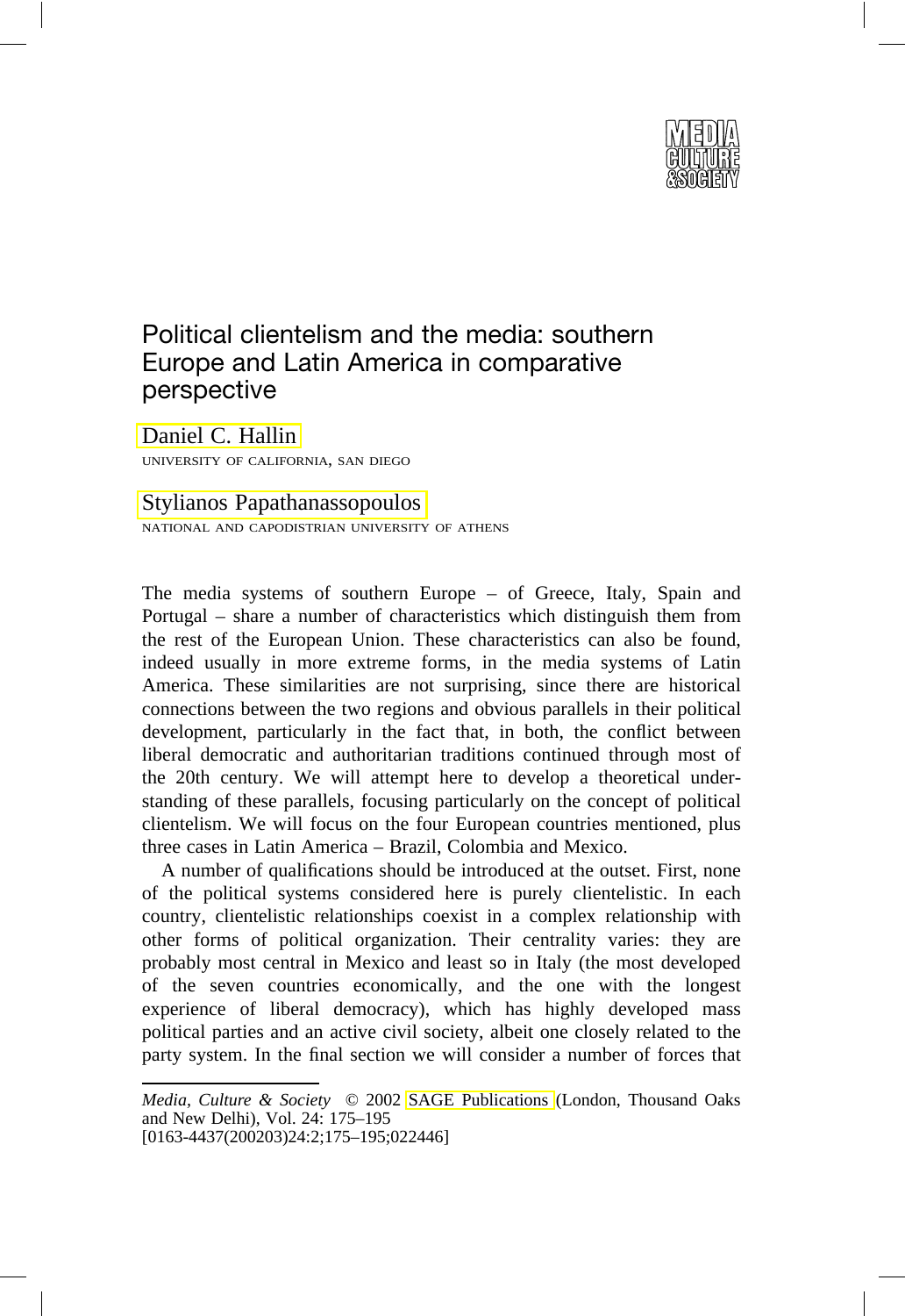have in recent years eroded the strength of clientelism in these countries, and are likely to continue to do so.

Another important qualification is to note that, though we will often contrast the countries of southern Europe and Latin America with those of northern Europe and North America, clientelist relationships exist to some degree in all modern societies (Legg, 1975). This has been dramatized recently by the political scandal in Germany, which is often referred to as a scandal 'à l'Italiana'.

Finally, a discussion centered around clientelism inevitably brings normative issues to the fore. The literature on political clientelism notes that it rarely has substantial legitimacy: universalistic ideologies are hegemonic in public discourse even where their institutional embodiment is uneven. Certainly in the case of the news media, as Mancini (2000) points out, the ideals of neutral professionalism based on Anglo-American media history are widely accepted by journalists around the world, even where the actual practice of journalism departs radically from them. The concept of clientelism is useful in media analysis, in part precisely because it illuminates normative issues of media performance in a democratic system. Lest the discussion should appear overly negative, however, we should say that there is much that is appealing in the journalism of the countries discussed here; the newspapers of southern Europe, for example, are impressive in their attention to public affairs, the sophistication of their political analysis and their political diversity. There is also an interesting question, which we will not attempt to explore in this article, about whether clientelism may in certain circumstances play a positive role in the historical development of democratic politics. It is commonly noted, as we shall see, that clientelist relationships tend to undercut the development of horizontally organized mass political parties, particularly those representing the working class. But it is not clear that this is always the case. Certainly post-war Italy is in many ways a dramatic success story in the consolidation of democracy, and it is an interesting question to what extent its strong political parties – including the strongest Communist party in the West – emerged despite clientelism or through it. There are probably similar complexities in the historical role of patron–client relationships in the media.

## **Common characteristics of Latin American and southern European media systems**

We will focus on five major characteristics: low levels of newspaper circulation, a tradition of advocacy reporting, instrumentalization of privately-owned media, politicization of public broadcasting and broadcast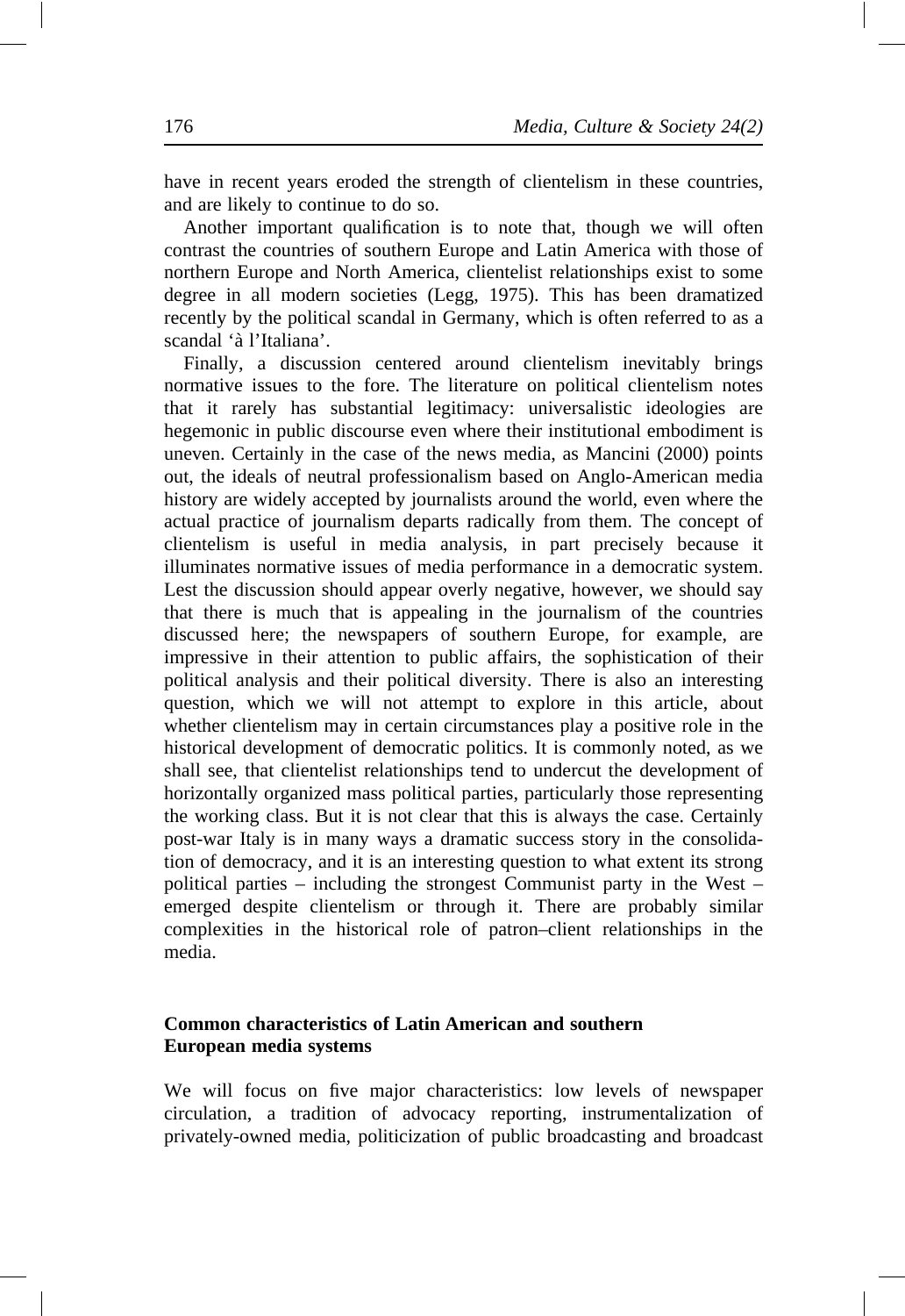regulation, and limited development of journalism as an autonomous profession.

# *Low levels of newspaper circulation*

Perhaps the most obvious distinction between the media of the four Mediterranean countries and the those of the rest of western Europe is their low level of newspaper circulation (and a corresponding importance of electronic media). Mass circulation newspapers have not developed in any of the countries of southern Europe. Italy had the highest circulation rate of the four countries under consideration, at 111 per thousand population in 1989/90, and Portugal the lowest, at 47.5 per thousand. The rest of western Europe ranged from 150 per thousand (France) to 623 (Denmark). In most of Latin America, as well, mass circulation newspapers have never developed. UNESCO circulation figures for Latin America for 1996 showed rates (probably inflated) of 97 per thousand in Mexico, 49 per thousand in Colombia and 40 per thousand in Brazil.

# *Tradition of advocacy reporting*

Most of the countries covered here have traditions of advocacy journalism. In contrast with the Anglo-American model of professional neutrality, journalism in southern Europe and Latin America tends to emphasize commentary from a distinct political perspective. There are countertendencies, stronger in some countries than others, that arise from diffusion of the Anglo-American model and from traditions of passive reporting that can be an adaptive strategy in periods of dictatorship. But in general journalism in these countries tends to emphasize opinion and commentary, and newspapers to represent distinct political tendencies. This characteristic, it should be noted, is not restricted to southern Europe or Latin America, but is also characteristic of most of continental Europe, though over the last decade or so the movement away from advocacy journalism has probably been faster in northern than southern Europe.

## *Instrumentalization of privately-owned media*

There is a strong tendency in all seven countries for media to be controlled by private interests with political alliances and ambitions which seek to use their media properties for political ends. In Italy, for example, the Milan daily *Il Giorno* was established by the state-owned oil company ENI to support the interests of the state sector, and was close to sectors of the Christian Democratic and Socialist parties (Bechelloni, 1980; Mancini,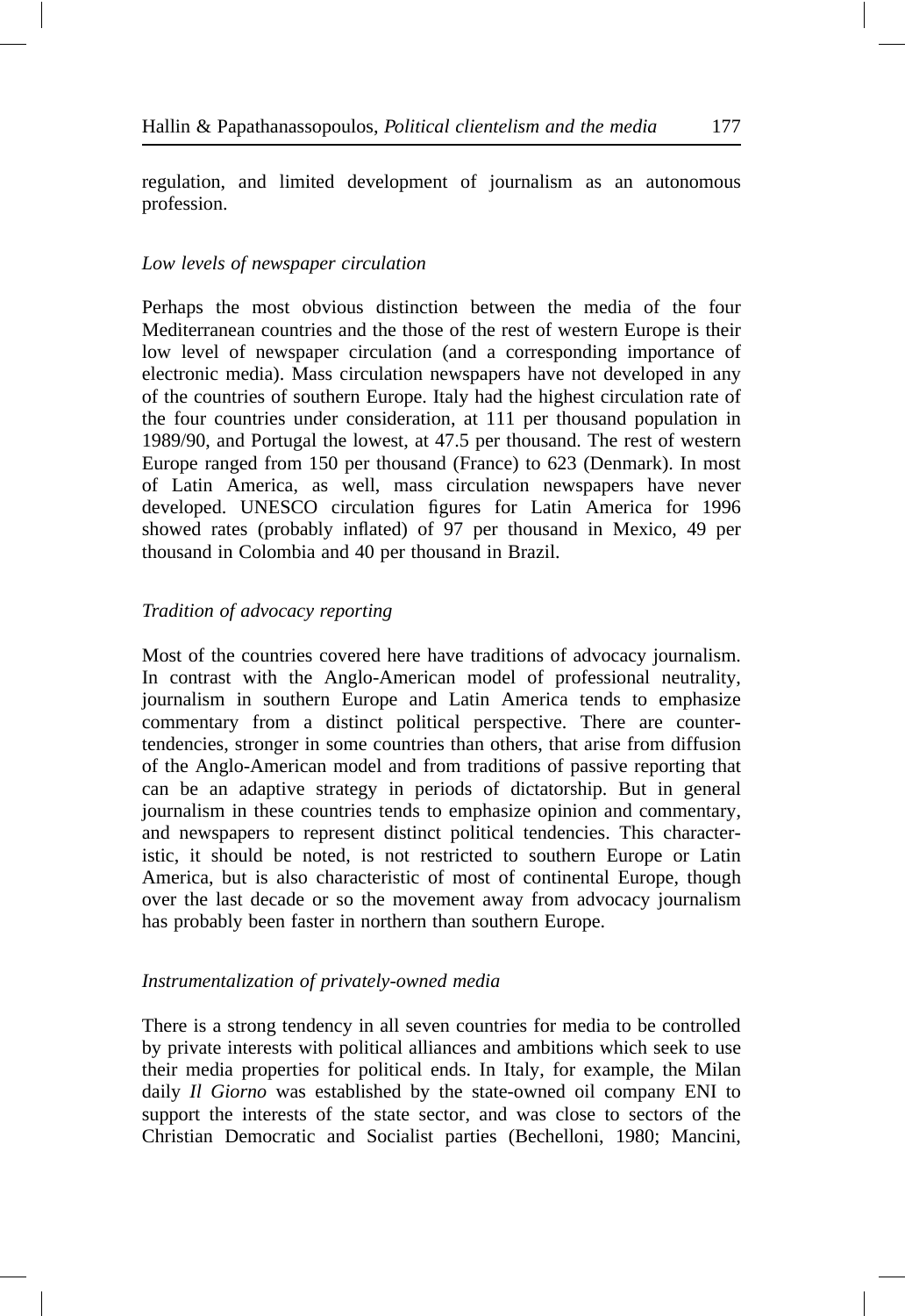2000; Mazzoleni, 1991; Poggioli, 1991). Giovanni Agnelli of Fiat controls *La Stampa* and *Corriere della Sera*, Carlo DeBenedetti of Olivetti controls *La Repubblica* and *L'Espresso* and Raul Ferruzi of Montedison Chemicals controlled *Il Messaggero* for many years. Each is a player in Italian politics, and on occasion major struggles have erupted – often to be resolved by party bargaining – over control of the press. At one point a secret masonic lodge made a bid to take over *Corriere della Sera*, as part of a broader political plot. Private television, meanwhile, is dominated by Silvio Berlusconi, who is also a party leader and former Prime Minister. Berlusconi also controls *Il Giornale*, and made an unsuccessful attempt in 1989 to take over *La Repubblica*.

The Greek situation is very similar: industrialists with interests in shipping, travel, construction, telecommunication and oil industries dominate media ownership, and a long tradition of using media as a means of pressure on politicians continues. As Papathanassopoulos (2000) notes, 'give me a ministry or I will start a newspaper' is a traditional political threat in Greece.

Spain is a somewhat different case. In Spain the media are increasingly dominated, not by industrialists with their primary interests outside the media, but by two broad multimedia conglomerates (Bustamante, 2000; Dader, 1998; Reig, 1998) which, however, do have strong political alliances. For many years the dominant company was PRISA, whose interests include *El País*, SER radio and cable and satellite television, and whose owner was close to socialist President Felipe González. A rival media empire is now emerging around the former state telecommunications monopoly, Telefónica de España, which was privatized under the conservative Partido Popular government. This conglomerate includes the private television company Antena 3, the radio network Onda Zero and a satellite television platform. *El Mundo*, a newspaper which made its name breaking a number of major scandals involving the PSOE government, is partly owned by Telefónica and is similarly aligned with the Partido Popular government. The two media empires have become intense rivals, as much in the political as in the commercial world. The conservative newspaper *ABC* and the Catholic Church's radio network COPE are also aligned with Telefónica in this conflict, leaving few national media outside it. Major banks also have ties to these conglomerates, and Spanish journalists and media analysts often describe them as major powers behind the scenes.

In Portugal the transition to democracy began with a two-year period of revolutionary upheaval during which the media were for the most part taken over by radicalized journalists who conceived them as instruments of class struggle (Agee and Traquina, 1984; Pimlot and Seaton, 1980). Ownership of much of the media passed to the state when the banks were nationalized, and by the early 1980s, effective control had to a significant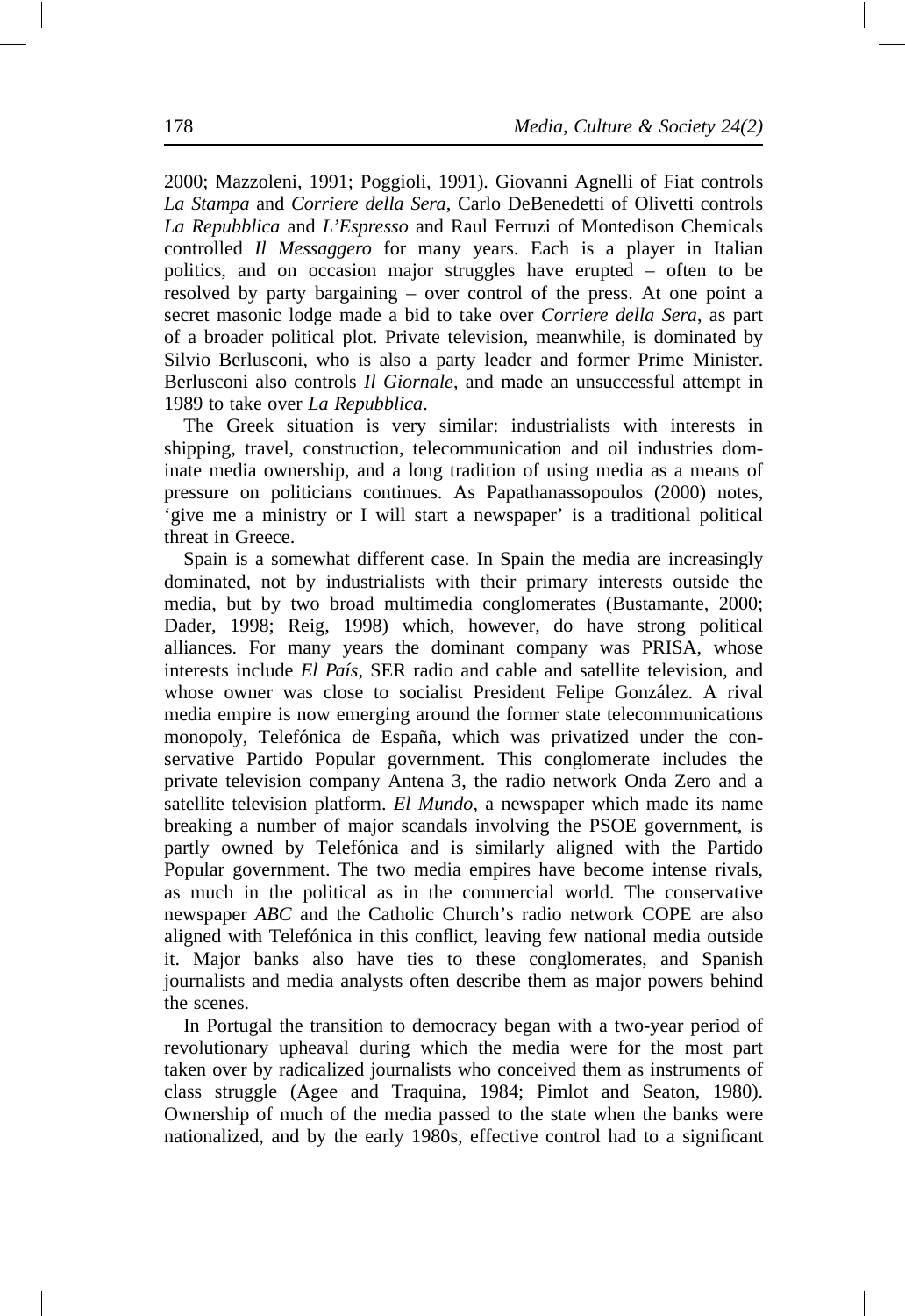extent passed to the political parties. In the late 1980s state-owned media were privatized. One of the principal media conglomerates is owned by F. Pinto Balsamão, a former Prime Minister and leader of the (conservative) Social Democratic Party, though instrumentalization of the media in Portugal is perhaps less intense today than in the other countries of southern Europe.

In Brazil, instrumentalization is most evident in the case of the regional media: regional newspapers and broadcasting companies are typically owned by local oligarchs who use them to solidify their political control (Amaral and Guimarães, 1994; Costa and Brener, 1997; Motter, 1994). The four major national newspapers, based in Rio de Janeiro and São Paolo, operate more independently, though 'a paper's outlook often reflects personal feuds or friendships between owners and political leaders' (Vanden Heuvel and Dennis, 1995: 107), while the dominant television network, TV Globo, is strongly affected by the political views of owner Roberto Marinho (De Lima, 1988).

In Colombia, the press which was originally born as privately owned united family control with political affiliation in an almost indissoluble manner (Fonnegra, 1984; Rey, 1998: 164; Santos Calderón, 1989). The families that owned the newspapers were the same that dominated the Liberal and Conservative parties, and the press was first and foremost a vehicle of party politics. Most Colombian presidents have had backgrounds in journalism; the most legendary figure in Colombian journalism is Eduardo Santos, publisher of *El Tiempo* and President from 1938 to 1942. In the 1960s and 1970s this pattern began to change, as industrial groups began to enter the newspaper industry, although often still with a combination of political and economic motivation. Television licenses, meanwhile, particularly those involving news programs, have been allocated by the dominant parties to interests close to them – many to the socalled *delfines* – children of former presidents (Rey, 1998).

In Mexico newspapers have been highly dependent on state patronage, and their owners generally associated with factions of the until 2000 ruling Partido Revolucionario Institucional (Adler, 1993b; Fregoso Peralta and Sánchez Ruiz, 1993; Hallin, 2000; Lawson, 1999; Orme, 1997). The dominant private television company, Televisa, meanwhile was more or less openly allied with the ruling party until the death of Emilio Azcárraga, Jr in 1997 (González Molina, 1987; Hallin, 2000; Lawson, 1999; Orme, 1997; Trejo Delarbre, 1985).

### *Politicization of public broadcasting and broadcast regulation*

All public broadcasting systems are to some degree subject to political influence (Etzioni-Halevy, 1987), and disputes over the independence of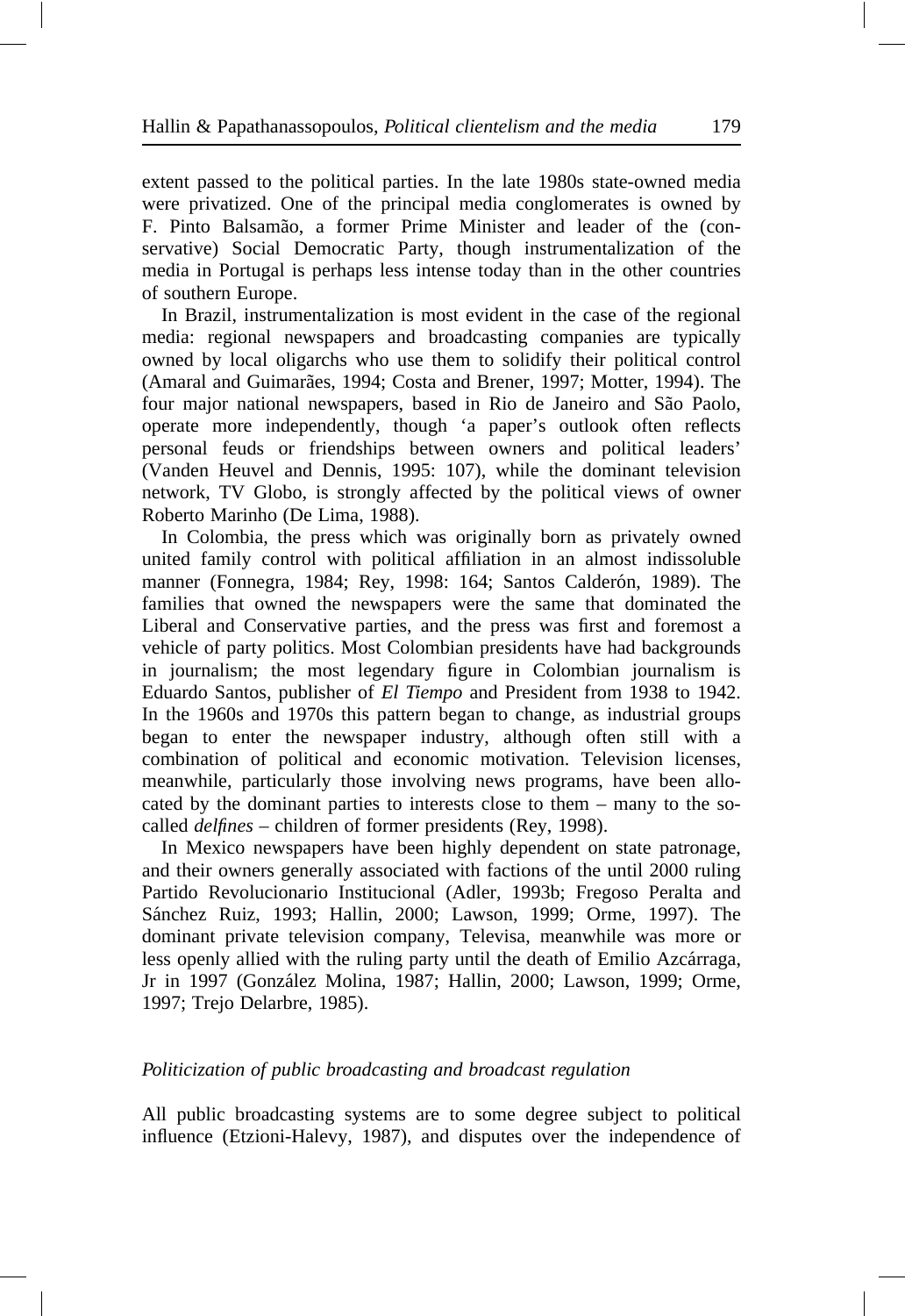public broadcasting are general to the history of European media. Most countries in western Europe have succeeded in developing institutions which separate public broadcasting from the direct control of the political majority. The countries of southern Europe, however, have not moved as far in this direction. Italy has moved the furthest. The Italian public broadcasting company RAI was essentially under the control of the ruling Christian Democratic party in the 1950s and 1960s, but in the 1970s, when a broader coalition was formed and the 'historic compromise' allowed the Partido Comunista to share in the *lottizzazione* – the division of political power and benefits – control of RAI was divided among the parties, with the Christian Democrats retaining control of one channel, the 'secular parties' the second and the Communists the third. In recent years the board of directors of RAI has been reduced in size, making proportional representation impossible, a move which is likely to require a degree of depoliticization of appointments to the board.

Spain and Greece, meanwhile, are the two countries remaining in western Europe in which the ruling party directly controls public broadcasting. In both countries the management of the news divisions of public television changes with a change in government, and the news is at important moments mobilized to support the government politically (Bustamante, 1989; Díez Nicolas and Semetko, 1995; Rospir, 1996). In Greece, news and editorial judgements are expected to be in close agreement with, if not identical to government announcements across a whole range of policies and decisions. It should be noted that the Spanish and Greek political systems tend more toward majoritarianism than the strongly consensual Italian system. A governing board appointed by parliament according to proportional representation therefore results in government control in the former, while it results in power-sharing in the latter. Portugal similarly has had a public broadcasting system in which the government majority had effective control (Traquina, 1997). In 1995, however, Opinion Councils were established, including representatives from listeners, media professionals and 'socially relevant groups' in an attempt to counterbalance government influence, though unlike German Broadcasting Councils, which also represent 'socially relevant groups', they have only an advisory role. It is too early to judge their effectiveness. Similar patterns prevail with the agencies that regulate commercial broadcasting.

Latin America, of course, has primarily commercial rather than public broadcasting. Colombia is a partial exception, with a mixed system in which, for most of the history of television, transmission facilities were state-owned, and time was allocated to privately-owned production companies. Colombia also has had more public debate than most Latin American countries about the need to establish politically-independent and broadly representative institutions for the governance of broadcasting. The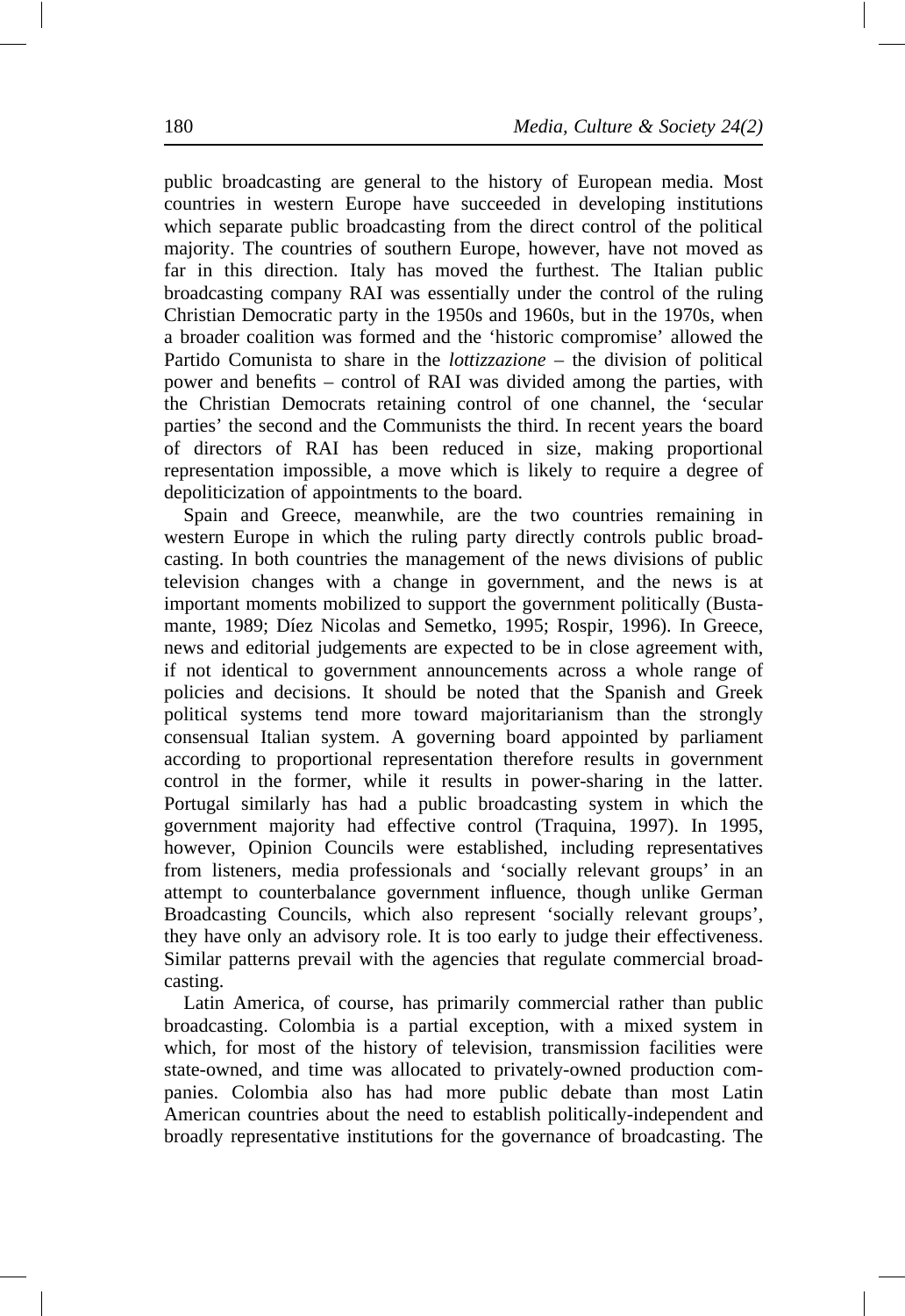Consejo Nacional de Televisión, established in 1985, had representation from civil society as well as the political parties; neither it nor its successor, the Comisión Nacional de Televisión, however, is generally judged as genuinely independent (Fox and Anzola, 1988; Rey, 1998). In Mexico, the Office of Radio, Television and Cinema is a branch of the Interior Ministry (Secretario de Gobernación) and is thus under direct political control. In Brazil, similarly, broadcast regulation is under the control of the Ministry of Communication, and recent presidents have used broadcast licenses as an important form of political patronage, doling out hundreds to politicians in return for support on key political initiatives (Costa and Brener, 1997; Motter, 1994).

In all seven countries politicization of regulatory bodies coexists with relatively weak regulation of private broadcasters, in the sense that few public service obligations and few restrictions on commercialism are imposed, and many regulations are laxly enforced. Traquina (1995) dubs the Portuguese approach to the introduction of commercial TV 'savage deregulation', and this term would seem to apply to the rest of southern Europe as well, as market logic has in recent years been allowed to develop essentially unchecked – as it has over a much longer period in Latin America. In Italy and in Mexico, for example, commercial television monopolies were allowed to develop without government intervention (Sergio and Kaplan, 1988; Zolo, 1999); from 1976 when the Constitutional Court ruled against RAI's broadcast monopoly until 1990 political division prevented the Italian parliament from passing new broadcast legislation. In Greece, meanwhile, license applications are not adjudicated, and large numbers of radio and TV stations continue for years in legal limbo (Papathanassopoulos, 1997). In this sense, as Rey puts it, 'states have been too big for the small and too small for the big things' (1998: 103).

# *Limited development of journalism as an autonomous profession*

The instrumentalization of the news media by oligarchs, industrialists, parties or the state obviously implies that journalistic autonomy will be limited. Journalists will at times have to defer to their political masters, to 'render unto Caesar that which is Caesar's'. It is thus no surprise that a survey of journalists in Italy, Germany, Great Britain and the United States (Donsbach and Patterson, 1992) found Italian journalists substantially more likely to report that pressures from senior editors or management were 'very' or 'quite important' as limitations on their jobs: 27% of Italian journalists described pressures from management as important, as opposed to 15% in Great Britain, 13% in the USA and 7% in Germany. Italian journalists were also more likely to report that their work was changed by others in the newsroom for political reasons. Parallel research in Spain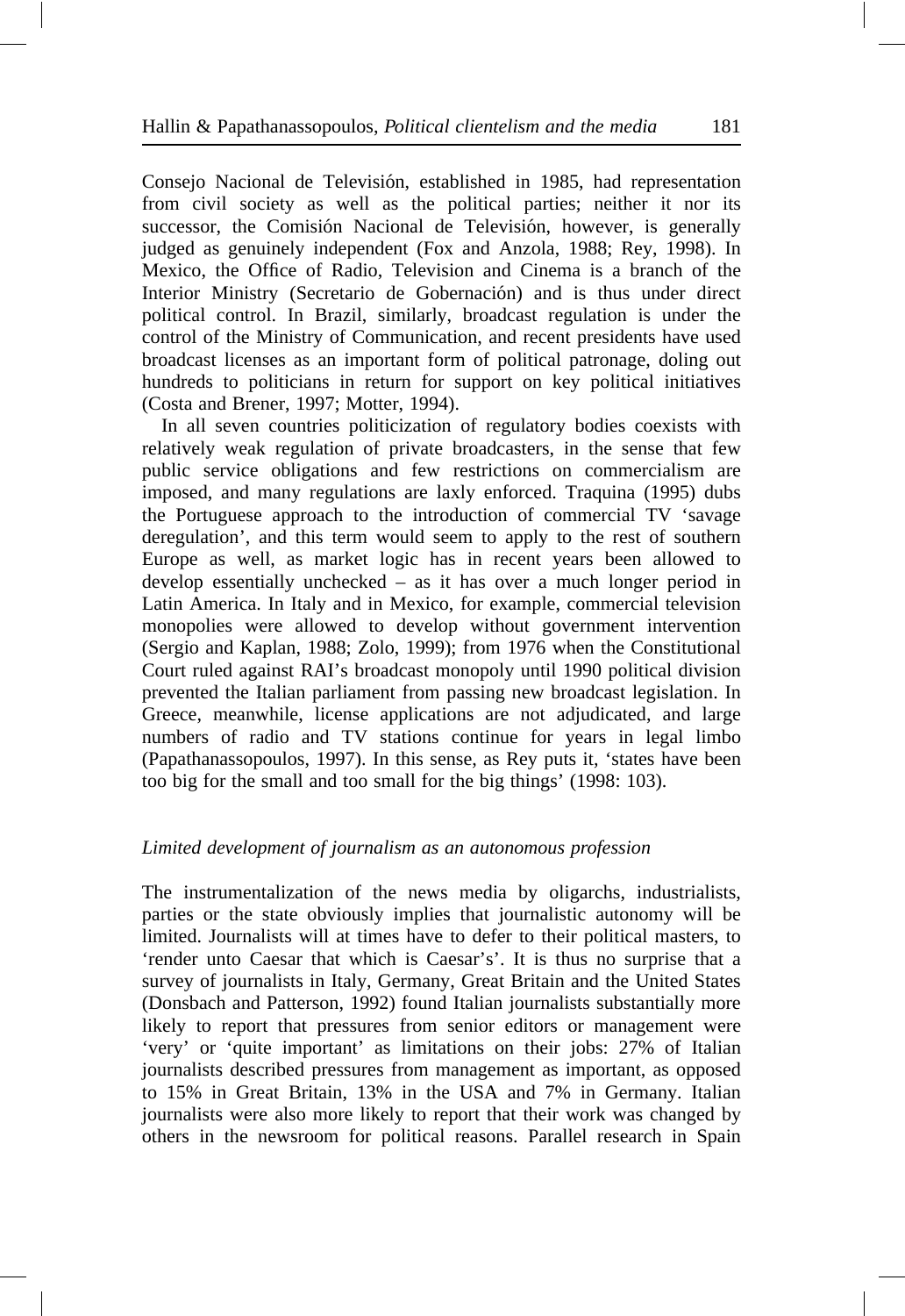(Canel and Piqué, 1998) showed 21.9% of journalists describing 'pressures from my boss' as an 'important' or 'very important' part of their jobs, while 4.9% put pressures from owners in these categories. Another survey of Spanish journalists found 69.3% disagreeing that 'journalists are independent of political power', and 76.6% disagreeing that they are independent of economic power (Ortega and Humanes, 2000: 168). Asked whether 'journalists exercise their profession freely nowadays or are they subject to intervention?,' 7.9% of Greek journalists said they exercised it freely, 65.7% that they were subject to intervention, and 24.3% that they censored themselves. In addition, almost 75% responded that the 'line taken by owners of media enterprises' determined the 'image and politics of the mass media' (V-PRC Institute, 1998).

Comparable data are not available for the other countries covered here, but the literature on journalism in these countries suggests that journalists would report similar limits on their autonomy to varying degrees. Fonnegra (1984) titled one chapter of his book on Colombian journalism, 'The press is free; the journalist a slave'.

Moving from the individual to the institutional level, we could say that journalism in southern Europe and Latin America is not strongly developed as an autonomous institution, differentiated from other institutions – the family business, the political clique, the party – with a distinctive set of professional values and practices. This is manifested in a number of ways. In some cases, it is shown in the overlapping of journalistic culture with that of party politics. 'Italian journalists', writes Mancini (2000: 266) 'are advocates, linked to political parties, and very close to being active politicians themselves.' Precisely the same can be said of Greek journalists. It is not a coincidence that since 1990 the number of journalists who have become members of the Hellenic Parliament has increased, and journalists ranked high in the preferences of voters in the 2000 elections.

Limited professionalization is also manifested in the limited development of institutions of journalistic self-regulation, like the press councils which exist in much of northern Europe. One particularly extreme manifestation is corruption, which has been absolutely central to the operation of the media in Mexico (Orme, 1997) and Colombia (Fonnegra, 1984), but probably is present at a lower level in all seven countries. More than half of the Greek journalists surveyed by the V-PRC Institute (1998) felt that there were many corrupt journalists. $<sup>1</sup>$ </sup>

#### **Explaining the southern European and Latin American model**

How do we explain this pattern? One historical fact often cited about each of these countries is that the press for most of its history has been an advocacy press, created more for the purpose of making politics than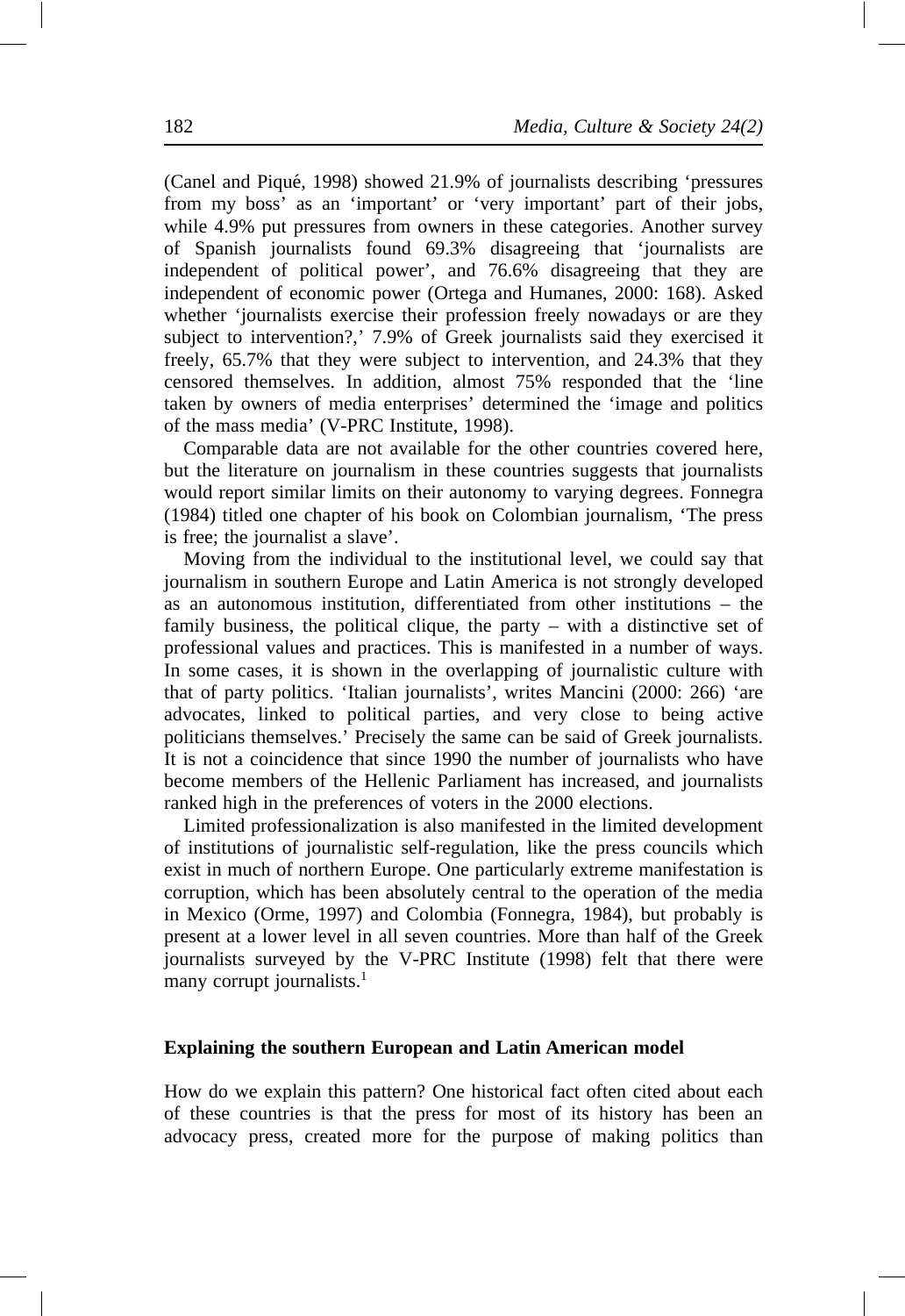making money. This is true virtually everywhere if one goes back far enough. But certainly the press in southern Europe and Latin America retained its central advocacy function for a relatively long period. This history is important in understanding the patterns discussed here, but not adequate to account for them by itself: the survival of politically-oriented journalism is also characteristic of many northern European countries, which are in other ways quite different.

Of course in northern European countries, where the advocacy press also persisted, it coexisted with a mass circulation commercial press, and there was considerable mutual influence between the two. In southern Europe, as well as Latin America, the press never developed as a cultural industry with a mass market sufficient to provide an independent economic base. Bechelloni (1980: 233–4) writes,

In Italy . . . all cultural undertakings were economically fragile, requiring, with some exceptions, help from the state or from private patrons in order to survive. This had two important consequences: there never were many economically self-sufficient cultural or journalistic enterprises, and intellectuals and journalists ... always lived in a state of financial uncertainty and hence enjoyed little autonomy. The state, which was in control of this situation, always had ample opportunities for maneuver and interference . . .

This too seems to be a crucial piece of the puzzle, and we will return to the relation between journalism as an institution and the media as cultural industries presently. But it also does not seem a complete explanation. It may explain why the news media would be vulnerable to falling under the sway of outside social forces, but we still need to know more about what social forces were at work and how they shaped the news media as institutions.

Bechelloni mentions the role of the state, and this is another possible explanation for the pattern observed above. All seven countries have a history, not only in the media industry but in general, of weak development of private capital and dependence of the latter on an interventionist state. 'Ever since the middle of the nineteenth century, nothing could be done in Greece without it necessarily passing through the machinery of the state' (Vergopoulos, quoted in Mouzelis, 1980: 248). In the Latin American case this is connected with the Import Substitution Industrialization model of economic development. In each country the media have been dependent, sometimes heavily so, on subsidies from the state. Beyond this, the fact that the state plays a central role in the economy is crucial to understanding why capitalists are so deeply involved in politics that they will waste their money starting or buying newspapers: political influence is crucial to success in business. Once again, however, we must keep in mind that many other European countries have large and active state sectors, including press subsidies, which have existed in most of western Europe (they have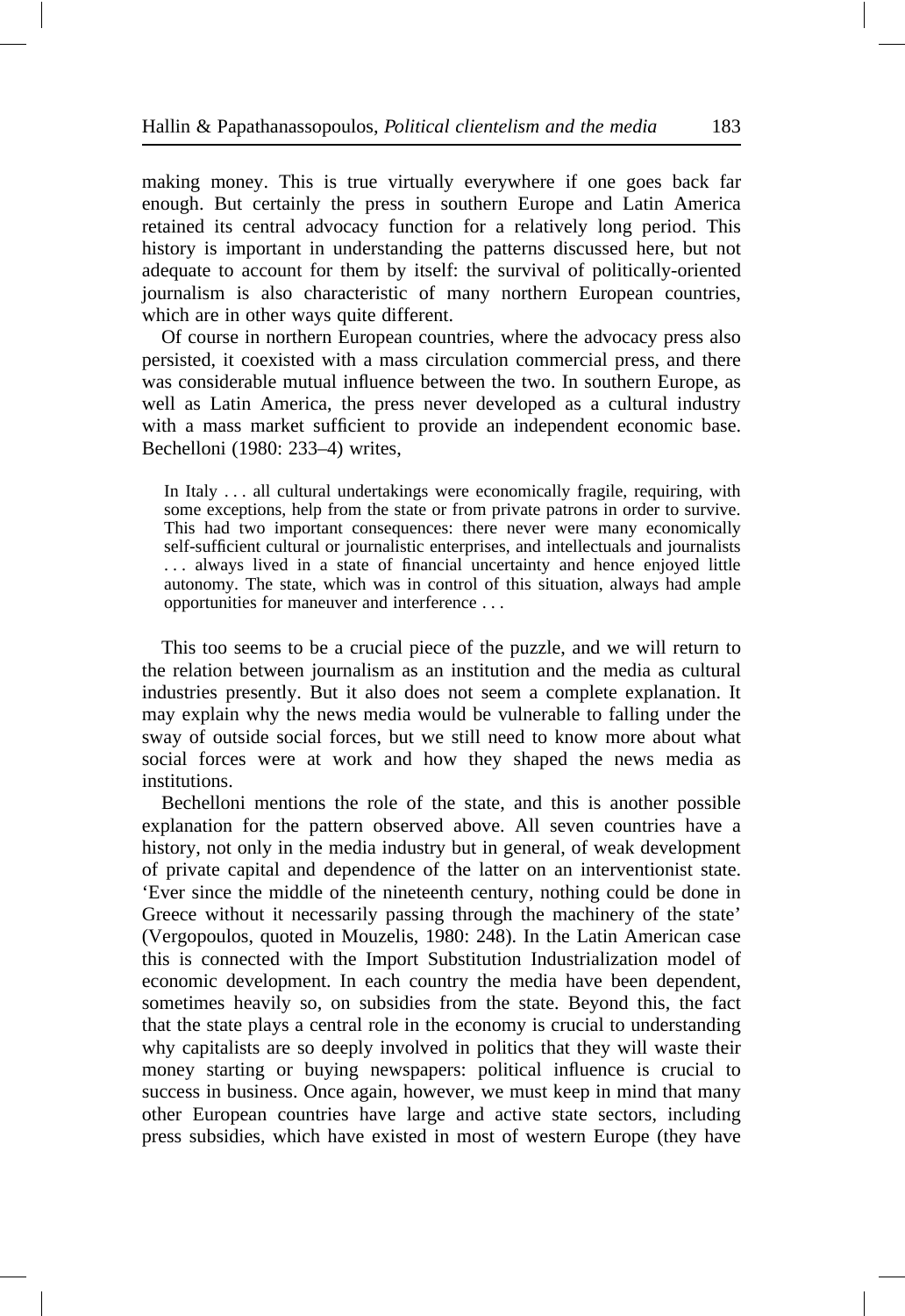been highest in Italy, France and Spain in the 1980s but also high in Sweden, Norway, Austria, Denmark [Humphreys, 1996: 103]).

## **Democracy, clientelism, civic community and rational-legal authority**

Another characteristic which these seven countries obviously have in common is a late transition to democracy. Liberal institutions were only consolidated in Italy after the Second World War, in Greece, Spain and Portugal from about 1975–85, in Brazil beginning in the 1980s, with Mexico currently in transition and Colombia, though it has not suffered dictatorship since the 1950s, in a state of civil conflict that suggests its political history is still in flux. This is of profound importance to understanding the media systems in the two regions. The transition to democracy is of course a complex process. It is not simply a matter of lifting censorship and holding competitive elections, but involves the transformation of many political institutions – including the mass media – and of the relationships among political, social and economic institutions. These transformations are often slow and uneven, and for that reason a knowledge of political history is crucial to understanding current institutions. North (1990) has called this 'path dependence' – the influence of historical institutional patterns on the present, the persistence of the past in the 'incremental evolution of institutions'.

In the remainder of this article we will try to tie the media system characteristics summarized above to a deeper analysis of common patterns in the political development of southern Europe and Latin America, building on the concept of clientelism. The concept of clientelism has not been much developed within media studies. We suspect, however, that it is of broad relevance, important to understanding the political economy of the media not only in southern Europe and Latin America but also in eastern Europe, the Middle East and much of Africa and Asia. One advantage of the concept of clientelism is that it gets us beyond a common dichotomy that limits the sophistication of our thinking about the political economy of the news media, the dichotomy between the liberal perspective, for which democratization of the media is purely a matter of the elimination of state interference, and the critical political economy perspective, which has focused on the control of media by private capital, but has until now not been very sophisticated in its analysis of variations in the relation of capital to the state, political parties and other institutions. Political and economic institutions do not develop separately, and it is crucial that we develop analytical tools that cut across this dichotomy.

Clientelism refers to a pattern of social organization in which access to social resources is controlled by patrons and delivered to clients in exchange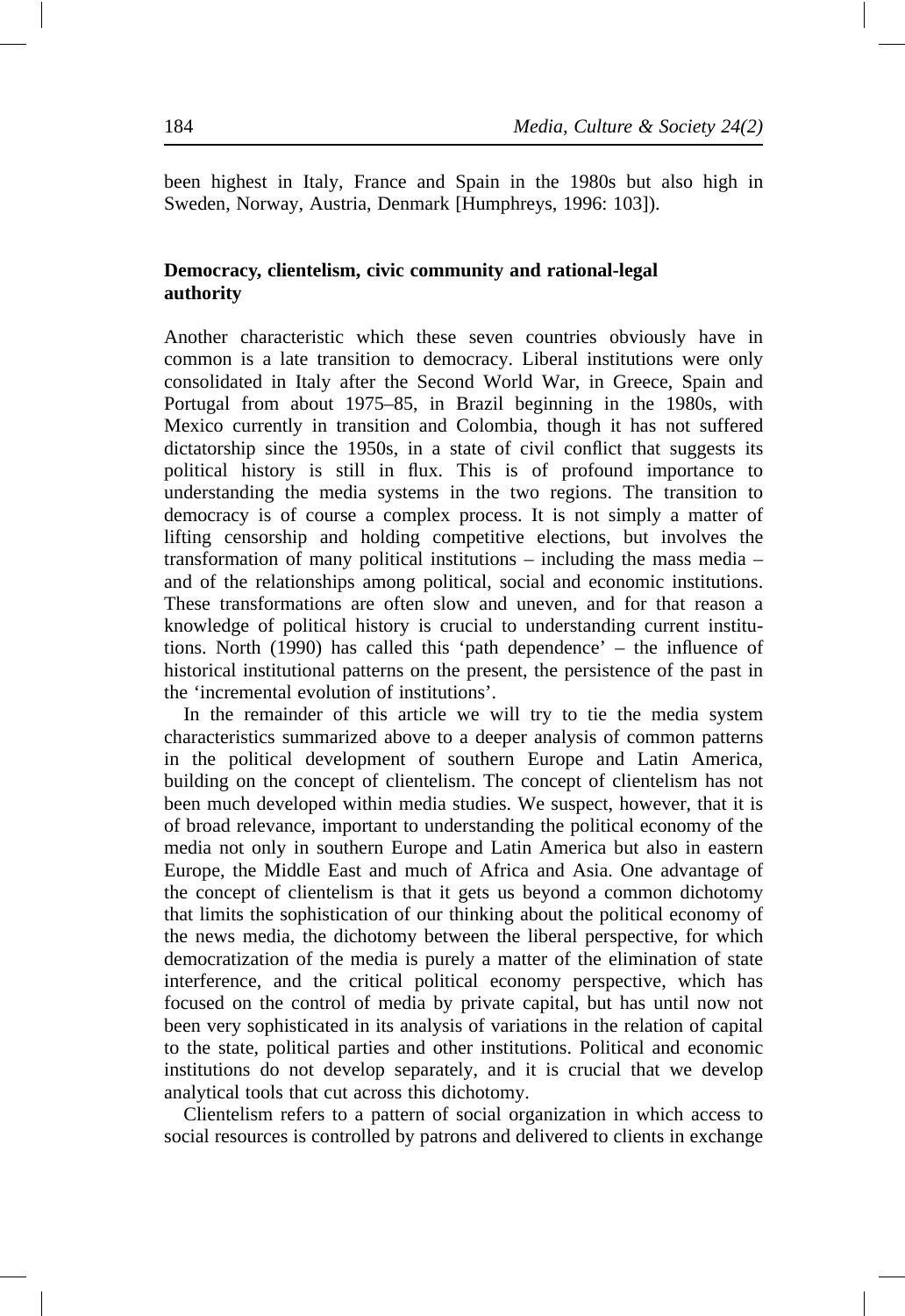for deference and various kinds of support. It is a particularistic and asymmetrical form of social organization, and is typically contrasted with forms of citizenship in which access to resources is based on universalistic criteria and formal equality before the law (Charalambis, 1989, 1996; Eisenstadt and Lemarchand, 1980; Eisenstadt and Roniger, 1984; Fox, 1994; Gellner and Waterbury, 1977; Kourvetaris and Dobratz, 1999; Leal, 1977; Legg, 1975; Mouzelis, 1980; Roniger and Günes-Ayata, 1994). Clientelistic relationships have been central to the social and political organization of all seven countries covered here. In Italy it is referred to as *clientelismo*, in Greece as *rousfeti*, in Spanish-speaking countries as *casiquismo* or *caudillismo* and in Brazil as *coronelismo*.

The greater prevalence of clientelism in southern than northern Europe is intimately connected with the late development of democracy. Both are rooted historically in the fact that autocratic, patrimonial institutions were strongest in the South. The social structure in southern Europe was based on large-scale landholding, while in the North more egalitarian landownership patterns often existed in the countryside, and the cities, with their emergent merchant and artisan classes, were more important. As Putnam (1993) points out in his analysis of the differences between northern and southern Italy, the cities, which often enjoyed periods of political autonomy, were the incubator for new, more horizontal forms of social organization – communes, guilds, mutual aid societies, business partnerships. Cooperative institutions were also widely formed by independent farmers in the small states of northern Europe (Katzenstein, 1985: 169). In the cultural sphere, meanwhile, the counter-reformation tradition, with its emphasis on hierarchy, prevailed across the South, while the more egalitarian protestant tradition flourished in the North. Both patrimonial structures and the counter-reformation tradition were transplanted from the Iberian peninsula to Latin America, where they combined with the racial inequalities which resulted from conquest and, in Brazil, slavery.

The emergence of clientelism represented not simply a persistence of traditional hierarchical social structures, but a response to their breakdown, in a social context in which individuals were isolated, without independent access to the political and economic center, e.g. through markets, representative political institutions or a universalistic legal system, and in which 'social capital' was lacking. 'Clientelism evolved as a correlate of modernity' (Roniger and Günes-Ayata, 1994: 24), providing mechanisms for social actors to gain access to resources as modernization disrupted traditional institutions. The classic form of clientelism is dyadic, based on individual relations of dependence. But as national political institutions developed, including parties and centralized administration, clientelistic relationships combined with them to create a more complex, pyramidal form of clientelism, the Mexican PRI being a classic case of such an institution (Cornelius, 1996; Purcell, 1984). The importance of clientelist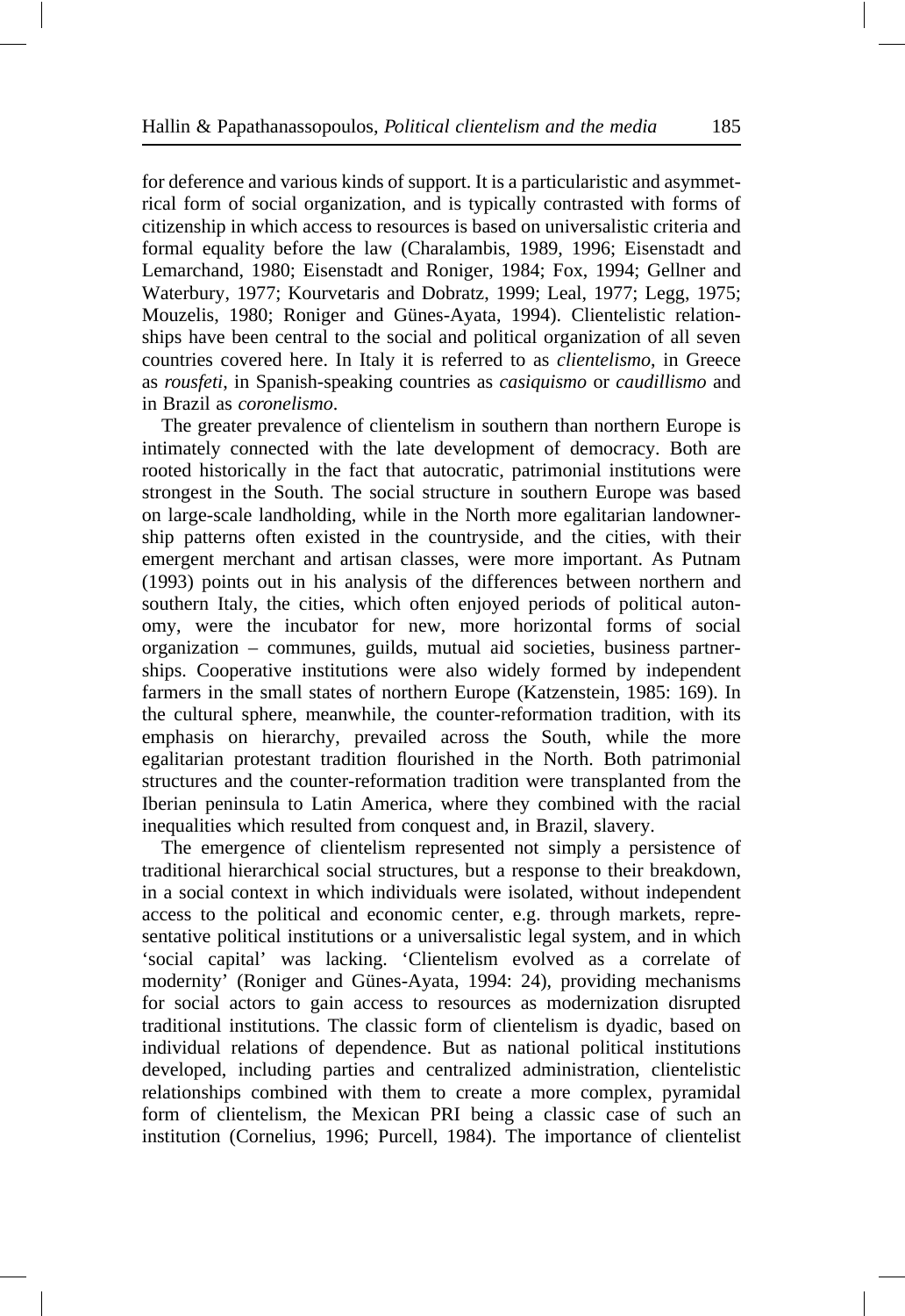relationships, as noted above, varies in the seven countries considered here; all are complex mixtures of clientelist and more liberal or civic forms of social organization.

# **Clientelism and the development of the news media**

Clientelism affects the development of the news media in many ways. We will begin here by discussing the relation of capital to the state, since it is at that level that we see the broader differences in political structure which affect the media. We will then move to the effect of clientelism on journalistic practices.

# *Clientelism, rational-legal authority, and democratic corporatism*

Economic elites in southern Europe and Latin America, as we have seen, are often deeply enmeshed in party politics, and this encourages instrumentalization of the news media. The politicization of business is a result not only of the important role the state plays in the economy, but of the nature of the political process. In northern Europe and North America, clientelist relationships have been displaced to a large extent by rationallegal forms of authority and, especially in the smaller continental European countries, by democratic corporatist politics, both of which decrease the need for economic elites to exert particularistic pressures and form partisan alliances.

In the United States, for example, partisan control of public policy, which in the 19th century had important components of clientelism, was counterbalanced fairly early by the growing power of the courts, followed late in the 19th century by the growth of professionalized administration (Skowronek, 1982; Weibe, 1967). These forms of social organization certainly did not eliminate the influence of capital on public policy; indeed their effect was in many ways precisely to institutionalize it, although they have at times opened avenues for other interests to enter the process as well. The rules of 'due process' connected to these institutions do, however, make the rules of the game relatively predictable, transparent, and equitable at least among similarly placed actors, and they thus decrease the importance of personal connections and partisan alliances.

In countries with a history of clientelism rational-legal authority is less strongly developed. The judiciary and administrative apparatus is more party-politicized (Colomer, 1996; Pasquina, 1996; Rossetti, 1994), and there is often a tradition of evasion of the law.

Even the nobles [in Southern Italy in the 19th century] had become accustomed to obstruction, and thought governments could be fairly cheated without moral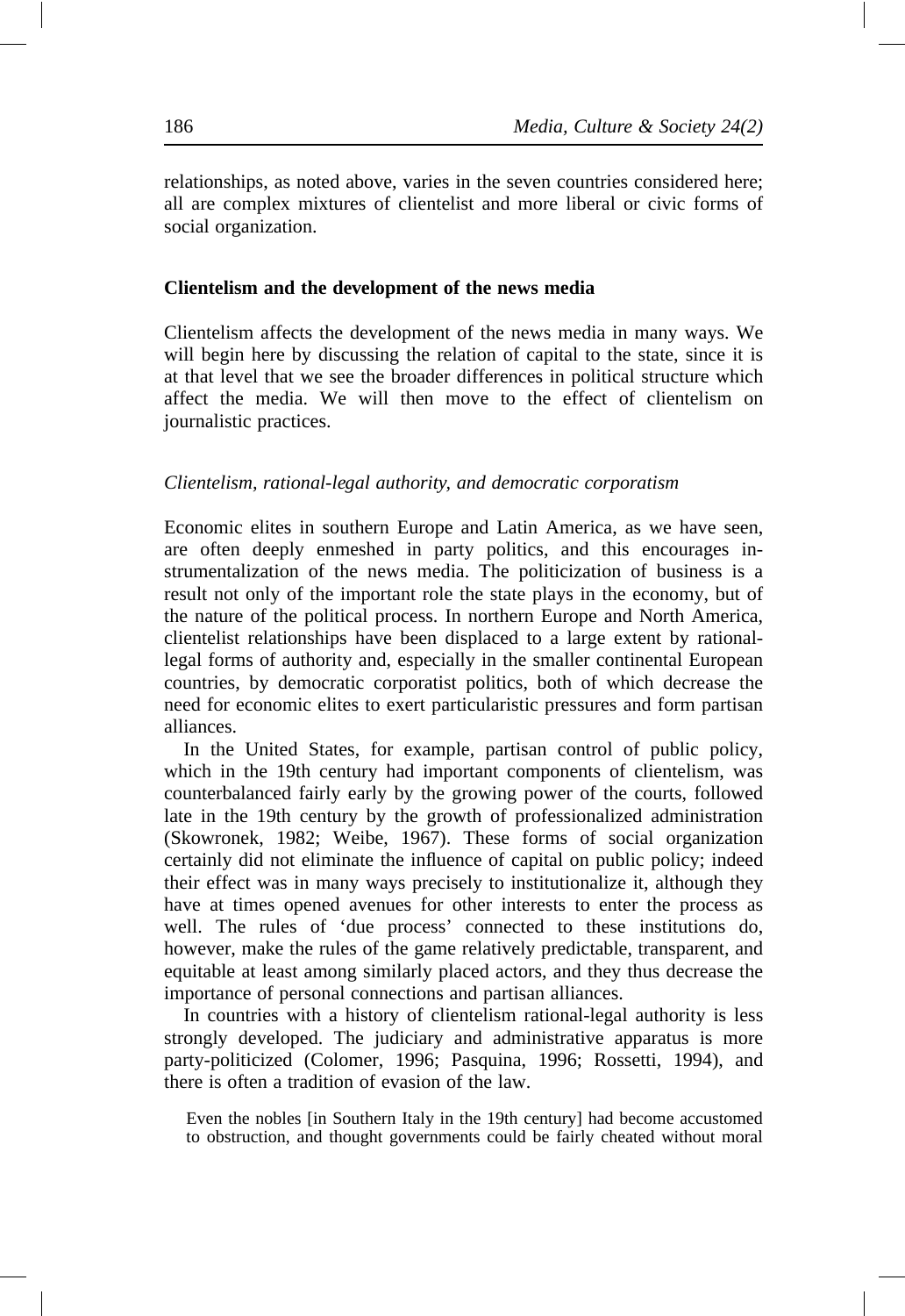obliquity, so long as the cheating were successful. . . . Instead of recognizing that taxes had to be paid, the attitude was rather that if one group of people had discovered a profitable evasion, then other groups had better look to their own interests. (Denis Mack Smith, quoted in Putnam, 1993: 143)

The persistence of a culture in which evasion of the law is relatively common means that opportunities for particularistic pressures also are common: governments can exercise pressure by enforcing the law selectively, and news media can do so by threatening selectively to expose wrongdoing. Legal proceedings against media owners are fairly common in the seven countries studied here. In Spain charges were brought against Jesús de Polanco, owner of PRISA, once his Socialist allies were out of power, and Antonio Asensio maintains that he was threatened with prison if he did not sell Antena 3 television to Telefónica de España. Juan Villalonga, installed as head of Telefónica after its privatization, similarly came under investigation for securities trading irregularities after falling out of favor with his political allies. Berlusconi has faced charges in Italy; and in Mexico tax charges were brought against the owner of *El Universal* after his paper began to distance itself from the ruling party.

The North American liberal model, with its strong emphasis on formally universalistic institutions like the market, the legal system and professionalized administration, is one contrasting model to the Mediterranean and Latin American political models. Another is the democratic corporatist model which prevails especially in smaller nations of northern Europe (Katzenstein, 1985). Rational-legal authority is also strongly developed in these societies, but a central role is played by political bargaining among highly organized groups representing labor, business, farmers and other social interests. Elements of clientelism can enter into the relations of these groups with their members or with the state, but they tend to be broadly representative of particular social groups, and their participation in the political process is very much rule-governed, thus, once again, diminishing the importance of particularistic pressures and alliances.

Clientelism, in contrast, 'seems to undermine the horizontal group organization and solidarity of patrons and clients alike – but especially of clients' (Eisenstadt and Roniger, 1984: 49); it 'cuts across and prevents the development of horizontal, class-type political organizations' (Mouzelis, 1980: 263). Some elements of democratic corporatist bargaining have been introduced in the countries studied here, especially Italy, whose consensus system shares a good deal with consensus systems in northern Europe. But the broad, unified 'peak organizations' that characterize the classic democratic corporatist systems<sup>2</sup> have been slow to develop in southern Europe, and slower still in Latin America.

These general patterns of political organization are manifested specifically in the institutions for the regulation of the media, which in liberal countries like the USA and Great Britain tend to be independent agencies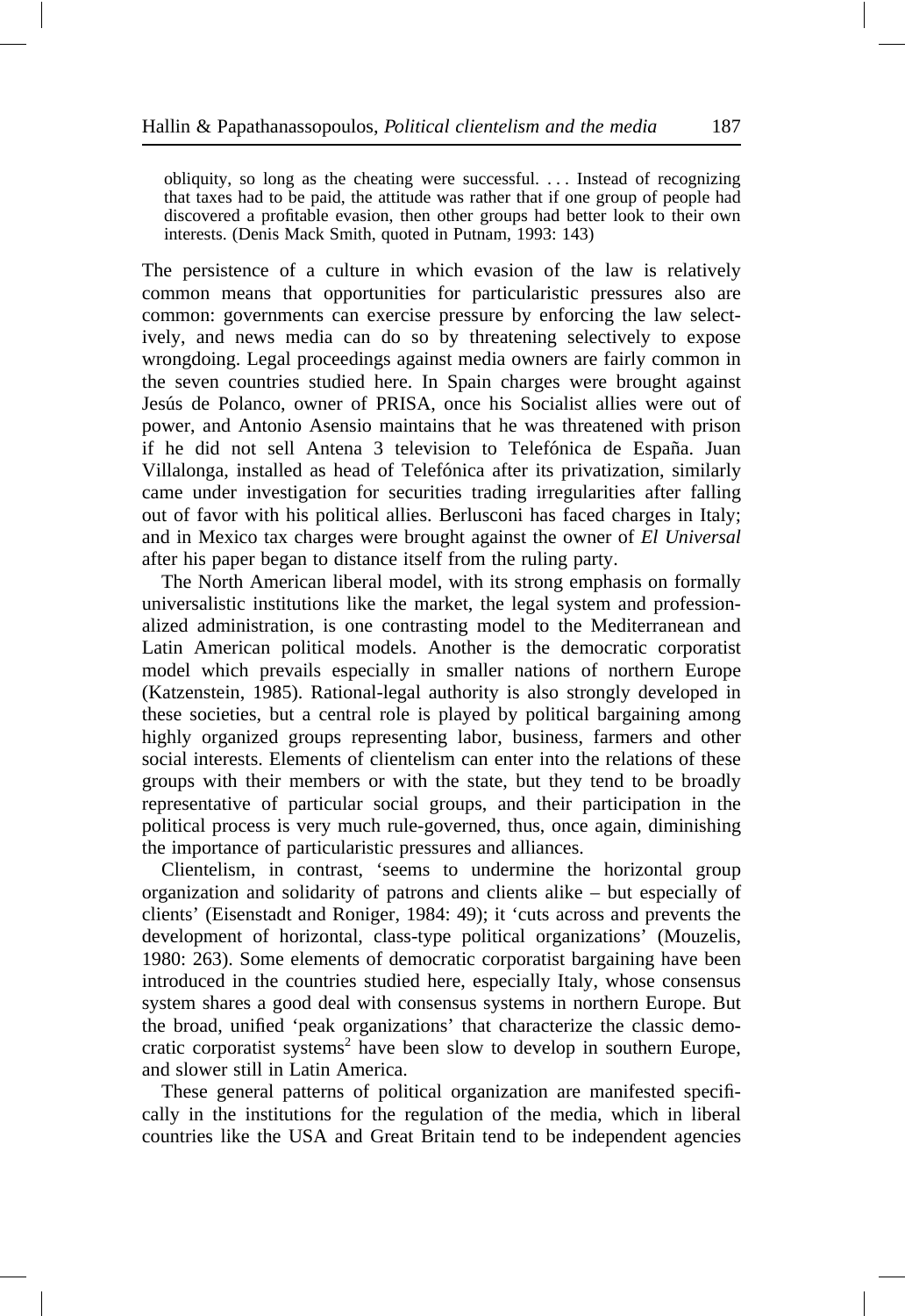with professionalized staffs separated from direct government control, and in democratic corporatist countries tend to combine administrative rationality with corporatist representation (including representation of highly organized journalists' unions and media owners' associations). In southern Europe and Latin America, meanwhile, these institutions tend to be more party-politicized, more subject to particularistic pressures, and weaker in their ability to enforce regulations.

### *Clientelism and the development of the press*

The limited development of the mass-circulation press in southern Europe and Latin America results from a complex of interrelated historical conditions: slower industrialization and urbanization, the delayed development of democratic institutions and lower literacy rates, the last of these in turn related to the strength of an authoritarian political culture which viewed popular enlightenment with suspicion. The literature on clientelism, and contrasting literatures on the development of civil society, have not developed much in the way of specific arguments about communication; but they do contain some interesting hints that might point us toward ways of deepening our understanding of the social origins of the mass press, and the reasons for its failure to develop in certain contexts.

Putnam (1993: 174), for example, drawing on Coleman's (1990) analysis of the formation of social capital, and referring to the development of civic institutions in northern Italy during the Renaissance, writes:

Networks of civic engagement facilitate communication and improve the flow of information about the trustworthiness of individuals. . . . [T]rust and cooperation depend upon reliable information about the past behavior and present interests of potential partners, while uncertainty reinforces dilemmas of collective action. Thus, other things being equal, the greater the communication (both direct and indirect) among participants, the greater their mutual trust and the easier they will find it to cooperate.

Horizontal forms of social organization seem to require wide sharing of information, and there is surely a connection between their development and the creation of specialized institutions for producing and circulating such information; this of course echoes Tocqueville's argument about the connection between newspapers and associations.

In clientelist forms of social organization, on the other hand, information tends to be treated as a privately-held resource, to be exchanged only within particularistic relationships. The service of providing patrons with information

was highly valued in situations of distrust and contest between members of the same social stratum. It confirmed, on the one hand, the loyalty of the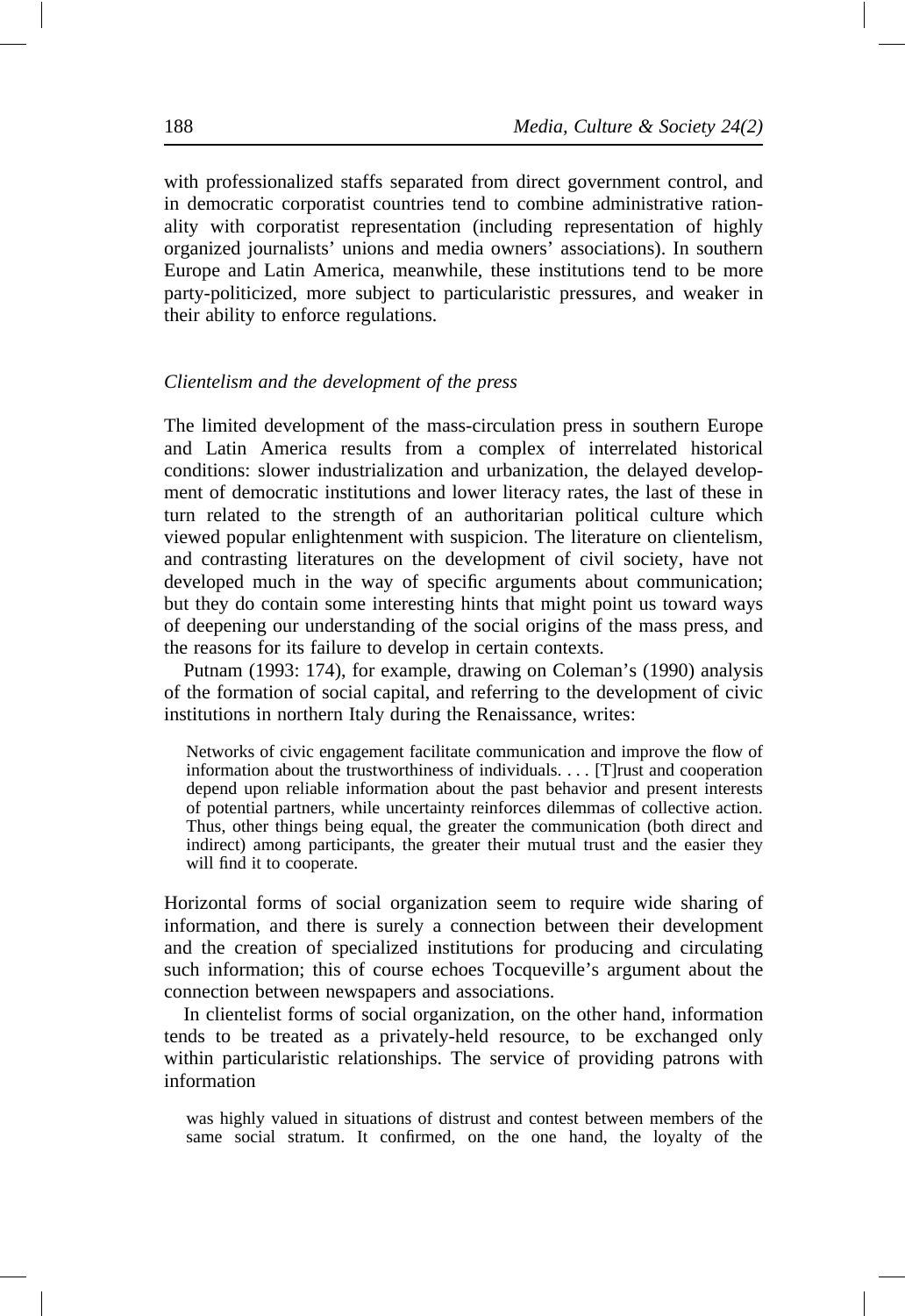dependents who 'do not keep anything hidden from the patron', as the Spanish proverb goes, establishing trust among the partners to the relationship while, on the other hand, making it possible to cement the patron's position vis- $\hat{a}$ -vis other powerful persons. (Eisenstadt and Roniger, 1984: 74)

Clientelism also tends to blur the lines between the public and private domains, privileging the private, with the result that politicians in cultures tending to clientelism will tend to see as intrusions into private affairs kinds of reporting that would be taken for granted in more liberal societies. And if clientelism treats information as a private resource, it also places a premium on public demonstrations of loyalty to the patron. This can be seen in the way the media have traditionally treated the President (and ruling party presidential candidates) in Mexico (Adler, 1993a; Mraz and Arnal, 1996).

#### *Clientelism and the profession of journalism*

Clientelism tends to break down the autonomy of social institutions, and journalism is no exception. It forces the logic of journalism to merge with other social logics – of party politics and family privilege, for instance. And it breaks down the horizontal solidarity of journalists as it does of other social groups.

The notion of journalistic professionalism, which forms the basis for journalists' claims of autonomy, is connected with the idea that journalists serve a public interest that transcends the interests of particular political parties, owners and social groups. In the United States, the rise of journalistic professionalism was closely tied to a general shift, beginning in the Progressive era, away from partisanship and toward a belief that neutral experts could serve the public as a whole. In the democratic corporatist countries of continental Europe, the highly organized system of political bargaining, which arose partly in response to the political and economic crises of the 1930s, also rested on a notion that a common national interest transcended particular interests and provided a basis for their agreement. The journalistic culture of these countries combines a tradition of advocacy journalism with a strong development of professional culture, which is manifested both in relatively strong journalistic autonomy and in highly organized systems of ethical self-regulation (Weibull and Börjesson, 1992), which are absent in countries with a stronger history of clientelism because of the overriding importance of political interests (and, incidentally, in liberal societies because of the overriding importance of commercial competition). A sense of a public interest transcending particular interests has been more difficult to achieve in societies where political clientelism is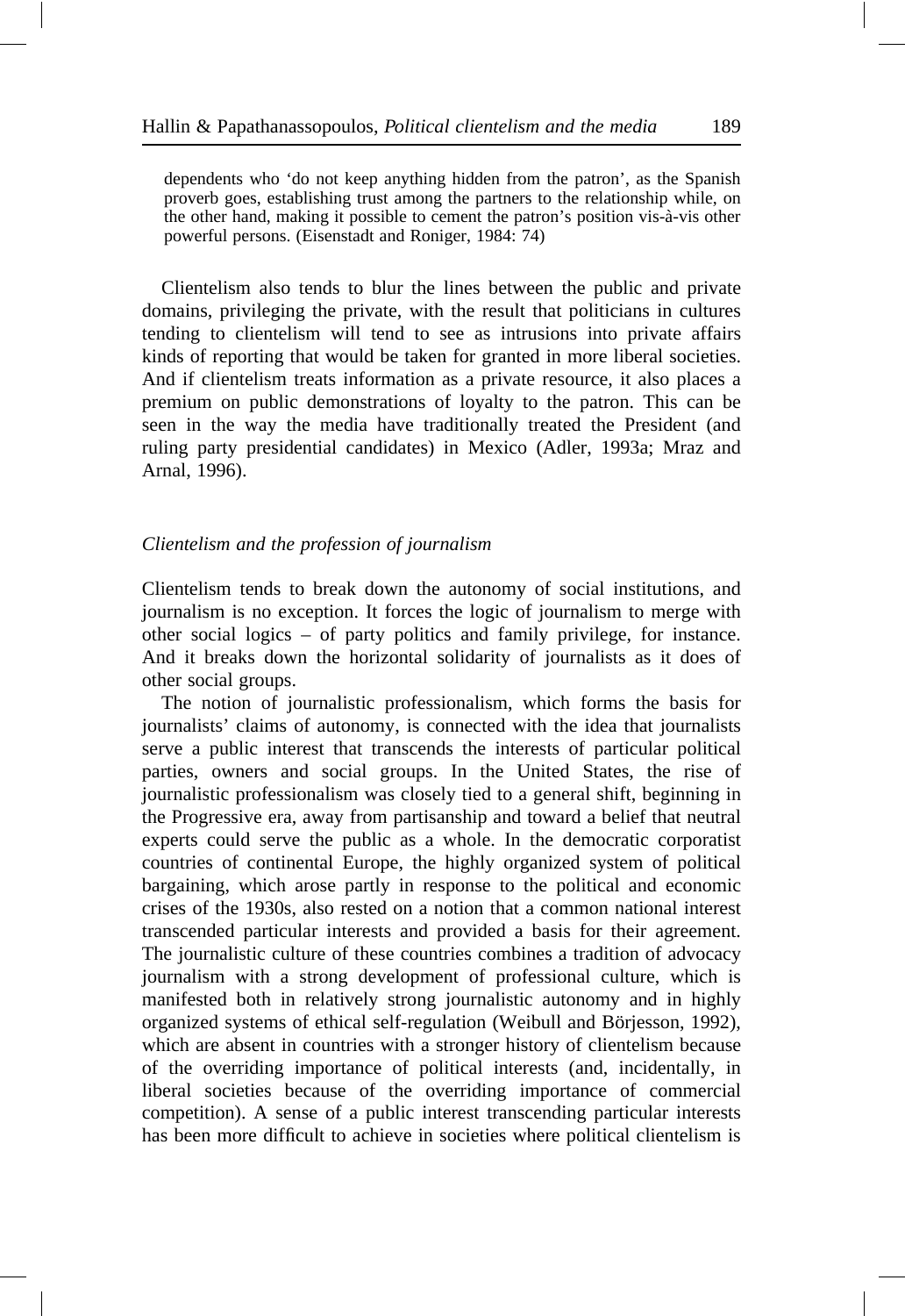historically strong, and this contributes to the difficulty of developing a culture of journalistic professionalism.

## **Forces for change**

In all seven countries, significant social forces are undermining clientelist relationships. Most of these forces are not new, though in many cases they have accelerated in the last decade or two.

The most basic is a complex of changes related to urbanization, industrialization and the growth of the middle class and of civil society. All of these societies experienced substantial urbanization and industrialization, in most cases particularly strongly in the 1960s. Media historians often note that society – particularly urban, middle class newspaper readers – became more sophisticated and independent-minded, as did journalists, who generally come from similar social backgrounds. Neither these cultural changes – in part presumably related to rising levels of education – nor their relationship to changes in the news media have been studied with much precision or sophistication, but the conventional wisdom about their existence is probably correct. One manifestation of the change is the student movements of the late 1960s and early 1970s, often followed in the 1970s and 1980s by a proliferation of social movements and nongovernmental organizations – and new forms of news media. This is true for example of Italy, where the proliferation of social movements and civic organizations in the 1970s coincided with a proliferation of pirate broadcasting and the introduction of the more reader-oriented newspaper *La Repubblica* (Poggioli, 1991), as well as in Mexico, where the student movement was followed by the growth of the independent press sector in the late 1970s. In the other five countries similar cultural changes are usually seen as responsible for the transition in the 1970s or 1980s toward more democratic rule.

Another important factor is commercialization, which is connected in Europe with the introduction of private television and in Latin America with the shift from Import Substitution Industrialization to neoliberalism. It involves privatization of state-owned media, in some cases loosening of state regulation of media, increased competition, and a change in the orientation of media management from politico-ideological to economic ends.

Clientelism and commercialization are not in all cases incompatible. Indeed, clientelism is a social formation characteristic of market societies. In China and in eastern Europe, for example, clientelism flourished in the media as market relationships were introduced. When Mexican media owners make a profit by selling publicity to politicians, or Greek industrialists use newspapers to pressure politicians in support of their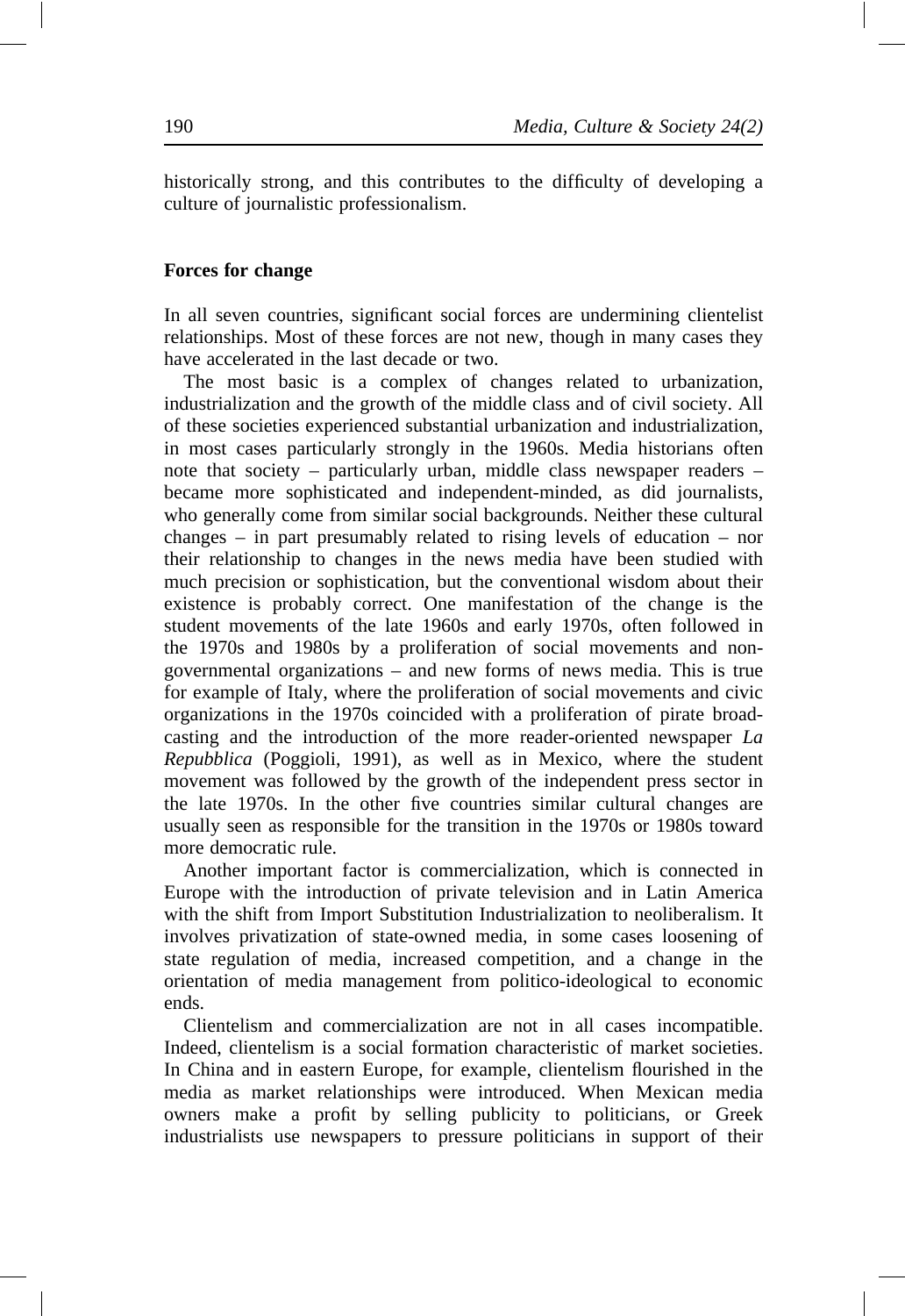other business enterprises, clientelistic relationships are obviously serving commercial ends. In the case of Greece, it could be argued that the commercialization of television has not so much eliminated the game of particularistic political pressures associated with clientelism, as changed its form. The erosion of the state monopoly on broadcasting, the expansion of privately-owned media with wide reach, and the introduction of marketoriented, 'tabloid' forms of reporting have given media interests new means to put pressure on politicians (Papathanassopoulos, 1999). A similar story can probably be told about Latin American countries, where neoliberal reforms have made the media less dependent on the state – and therefore potentially a more powerful political instrument.

However, the logic of media markets clearly can under certain circumstances undermine clientelistic relationships. It can make media organizations less dependent on political subsidies, substitute marketing for political criteria in the making of news decisions, and discourage identification with particular political positions. It may also make media enterprises too expensive for most politicians to afford, or even for most industrialists to buy purely for political motives. Most accounts of the recent conflict between Juan Villalonga and his allies in the Spanish government, for instance, note that the commercial success of Telefónica, particularly as it has entered global markets and transformed itself increasingly into a multinational corporation, has threatened the influence of President Aznar and his party over the company.

Finally – as the example of Telefónica suggests – internationalization or 'globalization' may under certain circumstances undermine clientelism. One important instance is the effect of the common legal framework of the European Union, which tends to impose a universalistic rational-legal framework (one that is at least at this point heavily skewed toward marketoriented policies) on individual countries. When the Spanish government, for example, attempted to favor its media allies in setting technical standards for digital TV decoders, the rival company appealed to Brussels which ruled against the government. The diffusion of global journalistic culture also probably undermines clientelist ties of journalists to political factions.

These forces have already led to substantial change in all the countries mentioned here, in many cases transforming systems that were once classically clientelist – Colombia in the 1970s, for example – into quite complex hybrid forms. Clientelist relationships are likely to continue to be eroded in all seven countries, and eventually they may be of interest only to media historians. At present, however, we believe that in order to understand the media systems of southern Europe and Latin America and the historical processes under way in these systems, the concept of clientelism remains crucial.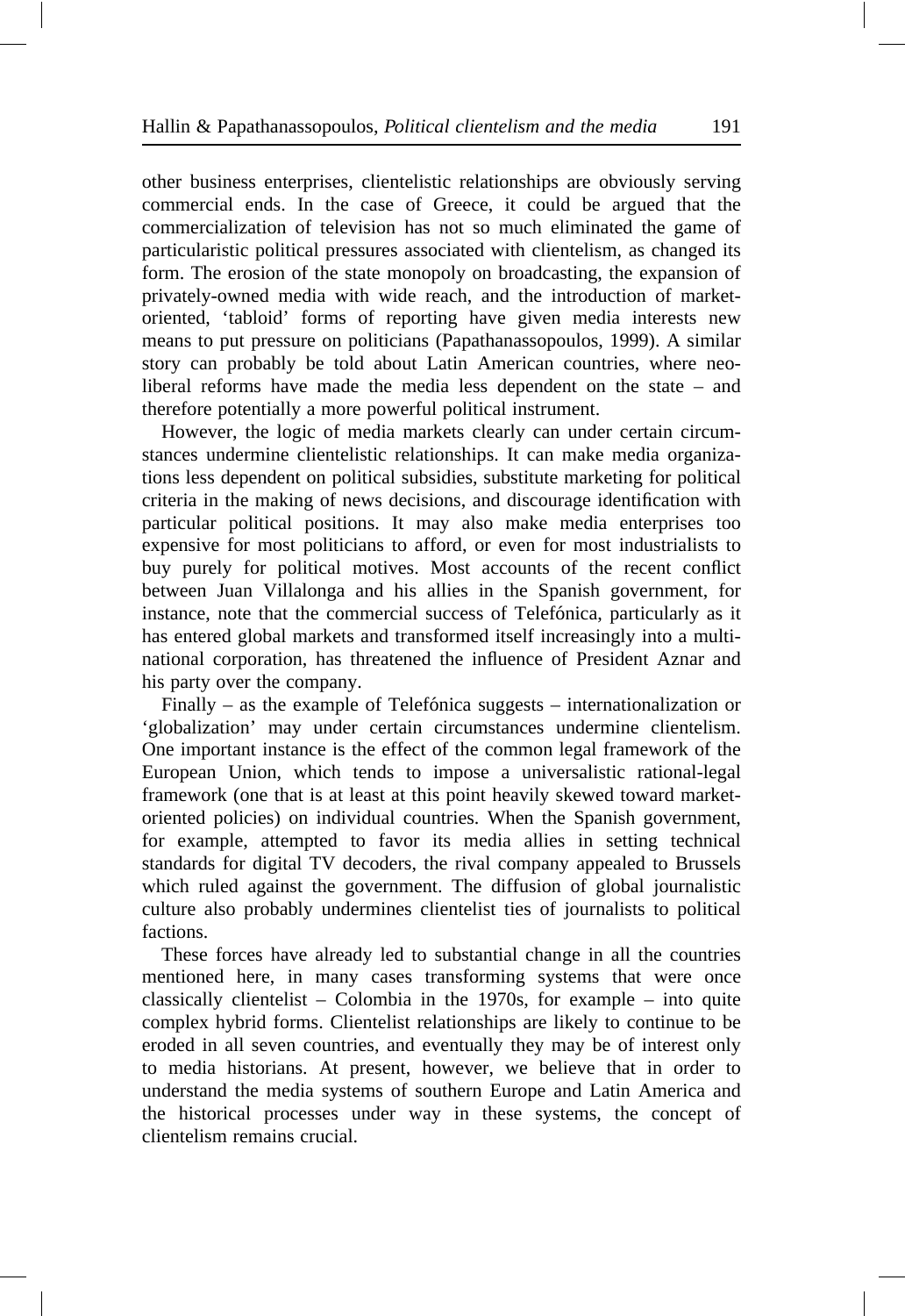#### **Acknowledgements**

Thanks to Richard Gunther, Chappell Lawson, Paolo Mancini, Mauro Porto, Silvio Waisbord and Maria Isabel Fernández for comments on earlier drafts. Funding for this study was provided in part by the Center for German and European Studies, University of California Berkeley, and by a USIS Academic Specialist grant.

#### **Notes**

1. Martínez Soler (1980) described a significant level of corruption in the Spanish press of the 1970s. It has no doubt diminished, but some journalists and scholars believe that payments to journalists from outside interests – particularly from bankers – do still exist. Italian journalists are extremely well-paid. But Mancini (1993) notes that they do benefit from certain favors as a result of their political connections.

2. It could be argued that strong parties, trade unions and other such organizations provided another means, besides the market, of funding media which would be independent of both the state and of politically ambitious individual owners.

#### **References**

- Adler, I. (1993a) 'The Mexican Case: The Media in the 1988 Presidential Election', in T. Skidmore (ed.) *Television Politics and the Transition to Democracy in Latin America*. Baltimore, MD: Johns Hopkins University Press.
- Adler, I. (1993b) 'Press–Government Relations in Mexico: A Study of Freedom of the Mexican Press and Press Criticism of Government Institutions', *Studies in Latin American Popular Culture* 12: 1–30.
- Agee, W.K. and N. Traquina (1984) 'A Frustrated Fourth Estate: Portugal's Post-Revolutionary Media', *Journalism Monographs* 87.
- Amaral, R. and C. Guimarães (1994) 'Media Monopoly in Brazil', *Journal of Communication* 44(4): 26–38.
- Bechelloni, G. (1980) 'The Journalist as Political Client in Italy', in A. Smith (ed.) *Newspapers and Democracy*. Cambridge, MA: MIT Press.
- Benavides, J. Luis (2000) 'Gacetilla: A Keyword for a Revisionist Approach to the Political Economy of Mexico's Print News Media', *Media, Culture & Society* 22: 85–104.
- Bustamante, E. (1989) 'TV and Public Service in Spain: A Difficult Encounter', *Media, Culture & Society* 11: 67–87.
- Bustamante, E. (2000) 'Spain's Interventionist and Authoritarian Communication Policy: Telefónica as a Political Battering Ram of the Spanish Right', *Media*, *Culture & Society* 22(4): 433–45.
- Canel, M.J. and A.M. Piqué (1998) 'Journalists in Emerging Democracies: The Case of Spain', in David H. Weaver (ed.) *The Global Journalist: News People Around the World*. Creskill, NJ: Hampton Press.
- Charalambis, D. (1989) *Clientelist Linkages and Populism: Extra-Institutional Consensus Formation in the Greek Political System*. Athens: Exantas (in Greek).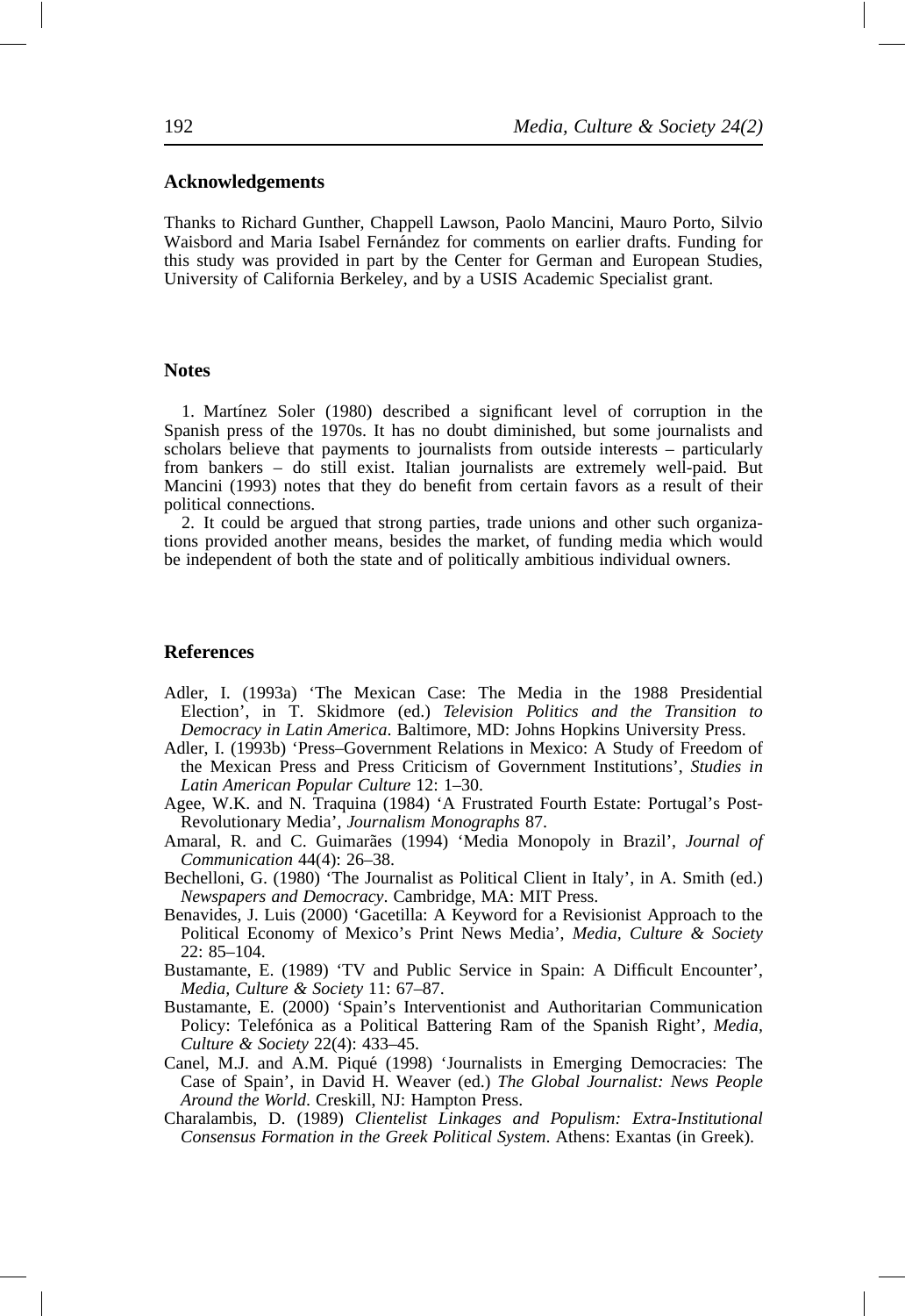- Charalambis, D. (1996) 'Irrational Contents of a Formal Rational System', pp. 289–311 in C. Lyrintzis, E. Nicolapoulos and D. Sotiropoulos (eds) *Society and Politics: Facets of the Third Hellenic Democracy 1974–1994*. Athens: Themelio (in Greek).
- Coleman, J.S. (1990) *Foundations of Social Theory*. Cambridge: Harvard University Press.
- Colomer, J.M. (1996) 'Spain and Portugal: Rule by Party Leadership', in J. Colomer (ed.) *Political Institutions in Europe*. London: Routledge.
- Cornelius, W.A. (1996) *Mexican Politics in Transition: The Breakdown of a One-Party Dominant Regime*. La Jolla, CA: Center for US/Mexican Studies.
- Costa, S. and J. Brener (1997) 'Coronelismo eletrônico: o governo Fernando Henrique e o novo capítulo de uma velha história', *Comunicação & Política* 4(2): 29–53.
- Dader, J.L. (1998) 'European Political Communication in Comparison: Some Perspectives about Spain', paper presented at Workshop on Media and Politics in Europe, Center for German and European Studies, University of California, Berkeley, April 17–18.
- De Lima, V. (1988) 'The State, Television and Political Power in Brazil', *Critical Studies in Mass Communication* 5: 108–28.
- Díez Nicolas, J. and H. Semetko (1995) 'La Televisión y las elecciones de 1993', in A. Muñoz-Alonso and J. Rospir (eds) *Comunicación Política*. Madrid: Editorial Universitas.
- Donsbach, W. and T. Patterson (1992) 'Journalists' Roles and Newsroom Practices: A Cross-National Comparison', paper presented at 42nd Conference of the International Communication Association, Miami.
- Eisenstadt, S.N. and R. Lemarchand (eds) (1981) *Political Clientelism, Patronage and Development*. Beverly Hills, CA: Sage.
- Eisenstadt, S.N. and L. Roniger (1984) *Patrons, Clients and Friends: Interpersonal Relations and the Structure of Trust in Society*. Cambridge: Cambridge University Press.
- Etzioni-Halevy, E. (1987) *National Broadcasting Under Siege: A Comparative Study of Australia, Britain, Israel, and West Germany*. Basingstoke: Macmillan.
- Fonnegra, G. (1984) *La Prensa en Colombia: ¿Cómo informa? ¿De quién es? ¿A quién le sirve?* Bogotá: El Áncora Editores.
- Fox, E. and P. Anzola (1988) 'Politics and Regional Television in Colombia', in E. Fox (ed.) *Media and Politics in Latin America: The Struggle for Democracy*. Beverly Hills, CA: Sage.
- Fox, J. (1994) 'The Difficult Transition from Clientelism to Citizenship: Lessons from Mexico', *World Politics* 46(2): 151–84.
- Fregoso Peralta, G. and E.E. S´anchez Ruiz (1993) *Prensa y Poder en Guadalajara*. Guadalajara: Universidad de Guadalajara.
- Gellner, E. and J. Waterbury (eds) (1977) *Patrons and Clients in Mediterranean Societies*. London: Gerald Duckworth and Co.
- González Molina, G. (1987) 'Mexican Television News: The Imperatives of Corporate Rationale', *Media, Culture & Society* 9: 159–87.
- Hallin, D.C. (2000) 'Media, Political Power and Democratization in Mexico', in J. Curran and M. Park (eds) *De-Westernizing Media Studies*. London: Routledge.
- Humphreys, P.J. (1996) *Mass Media and Media Policy in Western Europe*. Manchester: Manchester University Press.
- Katzenstein, P.J. (1985) *Small States in World Markets: Industrial Policy in Europe*. Ithaca, NY: Cornell University Press.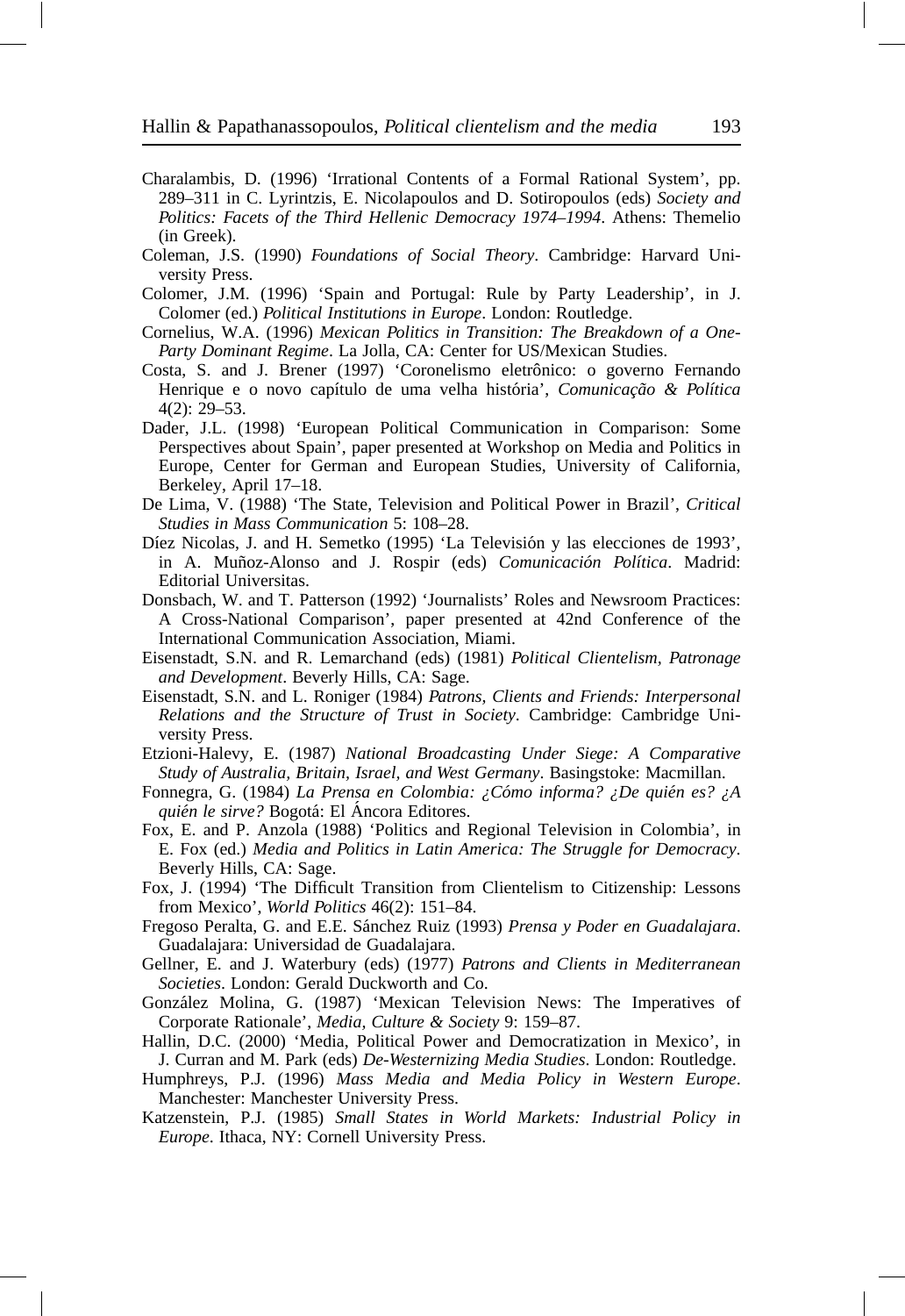- Kourvetaris, G. and B.A. Dobratz (1999) 'Political Clientelism in Athens, Greece: A Three Paradigm Approach', pp. 237–62 in G. Kourvetaris (ed.) *Studies on Modern Greek Society and Politics*. Boulder, CO: East European Monographs.
- Lawson, C. (1999) 'Building the Fourth Estate: Democratization and Media Opening in Mexico', PhD dissertation, Stanford University.
- Leal, V.N. (1977) *Coronelismo: The Municipality and Representative Government in Brazil*. Cambridge: Cambridge University Press. (Orig. pub. 1994.)
- Legg, K.R. (1975) 'Patrons, Clients and Politicians: New Perspectives on Clientelism', Berkeley, CA: Institute of Internationational Studies, Working Papers on Development 3.
- Mancini, P. (1993) 'Between Trust and Suspicion: How Political Journalists Solve the Dilemma', *European Journal of Communication* 8: 33–51.
- Mancini, P. (2000) 'Political Complexity and Alternative Models of Journalism', in J. Curran and M. Park (eds) *De-Westernizing Media Studies*. London: Routledge.
- Martínez Soler, A.J. (1980) 'The Paradoxes of Press Freedom: The Spanish Case', pp. 153–73 in A. Smith (ed.) *Newspapers and Democracy*. Cambridge, MA: MIT Press.
- Mazzoleni, G. (1991) 'Media Moguls in Italy', in J. Tunstall and M. Palmer (eds) *Media Moguls*. London: Routledge.
- Motter, P. (1994) 'O uso político das concessões das emissoras de rádio e televisão no governo Sarney', *Comunicação & Política* 1(1): 89-116.
- Mouzelis, N. (1980) 'Capitalism and the Development of the Greek State', in R. Scase (ed.) *The State in Western Europe*. London: Croom Helm.
- Mraj, J. and A. Arnal (1996) *La Mirada Inquieta 1976–1996: Nuevo Fotoper*iodismo en México. Mexico, DF: Consejo Nacional para la Cultura y las Artes.
- North, D.C. (1990) *Institutions, Institutional Change, and Economic Performance*. New York: Cambridge University Press.
- Orme, W.A., Jr (ed.) (1997) *A Culture of Collusion: An Inside Look at the Mexican Press*. Boulder, CO: Lynne Rienner.
- Ortega, F. and M. Luisa Humanes (2000) *Algo Mas Que Periodistas: Sociolog´ıa de una Profesi´on*. Barcelona: Editorial Ariel.
- Papathanassopoulos, S. (1997) 'The Politics and the Effects of the Deregulation of Greek Television', *European Journal of Communication* 12(3).
- Papathanassopoulos, S. (1999) 'The Effects of Media Commercialization on Journalism and Politics in Greece', *The Communication Review* 3(4): 379–402.
- Pasquina, G. (1996) 'Italy: A Democratic Regime Under Reform', in J. Colomer (ed.) *Political Institutions in Europe*. London: Routledge.
- Poggioli, S. (1991) 'The Media in Europe after 1992: A Case Study of *La Repubblica*', Cambridge, MA: Joan Shorenstein Barone Center on Press, Politics and Public Policy, Discussion Paper D-11.
- Purcell, S.K. (1984) 'Mexico: Clientelism, Corporatism and Political Stability', in S.N. Eisenstadt and L. Roniger *Patrons, Clients and Friends: Interpersonal Relations and the Structure of Trust in Society*. Cambridge: Cambridge University Press.
- Putnam, R.D. (1993) *Making Democracy Work: Civic Traditions in Modern Italy*. Princeton, NJ: Princeton University Press.
- Reig, R. (1998) *Medios de Comunicación y Poder en España: Prensa, Radio,*  $Television y Mundo Editorial$ . Barcelona: Paidós.
- Rey, G. (1998) *Balsas y Medusas: Visibilidad Communicativa y Narrativas Políticas*. Santa Fé de Bogotá: Cerec, Fescol y Fundación Social.
- Roniger, L. and Günes-Ayata, A. (eds) (1994) *Democracy, Clientelism and Civil Society*. Boulder, CO: Lynne Rienner.